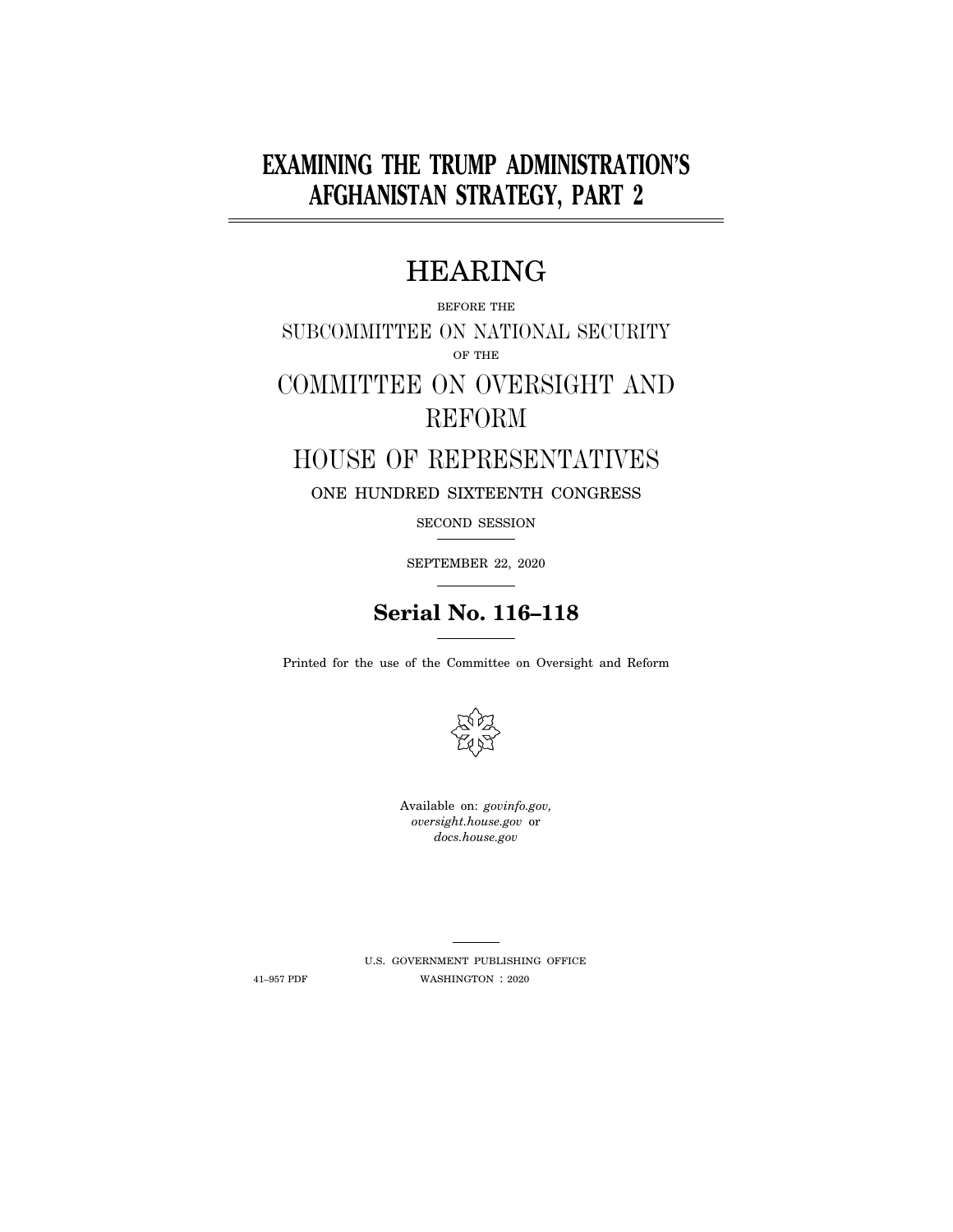#### COMMITTEE ON OVERSIGHT AND REFORM

#### CAROLYN B. MALONEY, New York, *Chairwoman*

ELEANOR HOLMES NORTON, District of Columbia WM. LACY CLAY, Missouri STEPHEN F. LYNCH, Massachusetts JIM COOPER, Tennessee GERALD E. CONNOLLY, Virginia RAJA KRISHNAMOORTHI, Illinois JAMIE RASKIN, Maryland HARLEY ROUDA, California RO KHANNA, California KWEISI MFUME, Maryland DEBBIE WASSERMAN SCHULTZ, Florida JOHN P. SARBANES, Maryland PETER WELCH, Vermont JACKIE SPEIER, California ROBIN L. KELLY, Illinois MARK DESAULNIER, California BRENDA L. LAWRENCE, Michigan STACEY E. PLASKETT, Virgin Islands JIMMY GOMEZ, California ALEXANDRIA OCASIO-CORTEZ, New York AYANNA PRESSLEY, Massachusetts RASHIDA TLAIB, Michigan KATIE PORTER, California

JAMES COMER, Kentucky, *Ranking Minority Member*  JIM JORDAN, Ohio PAUL A. GOSAR, Arizona VIRGINIA FOXX, North Carolina THOMAS MASSIE, Kentucky JODY B. HICE, Georgia GLENN GROTHMAN, Wisconsin GARY PALMER, Alabama MICHAEL CLOUD, Texas BOB GIBBS, Ohio CLAY HIGGINS, Louisiana RALPH NORMAN, South Carolina CHIP ROY, Texas CAROL D. MILLER, West Virginia MARK E. GREEN, Tennessee KELLY ARMSTRONG, North Dakota W. GREGORY STEUBE, Florida FRED KELLER, Pennsylvania

DAVID RAPALLO, *Staff Director*  DANIEL REBNORD, *Chief Counsel*  CAMERON MACPHERSON, *Clerk*  CONTACT NUMBER: 202-225-5051

CHRISTOPHER HIXON, *Minority Staff Director* 

#### SUBCOMMITTEE ON NATIONAL SECURITY

STEPHEN F. LYNCH, Massachusetts, *Chairman* 

JIM COOPER, Tennesse PETER WELCH, Vermont HARLEY ROUDA, California DEBBIE WASSERMAN SCHULTZ, Florida ROBIN L. KELLY, Illinois MARK DESAULNIER, California STACEY E. PLASKETT, Virgin Islands BRENDA L. LAWRENCE, Michigan

GLENN GROTHMAN, Wisconsin, *Ranking Minority Member*  PAUL A. GOSAR, Arizona VIRGINIA FOXX, North Carolina MICHAEL CLOUD, Texas CLAY HIGGINS, Louisiana MARK E. GREEN, Tennessee BOB GIBBS, Ohio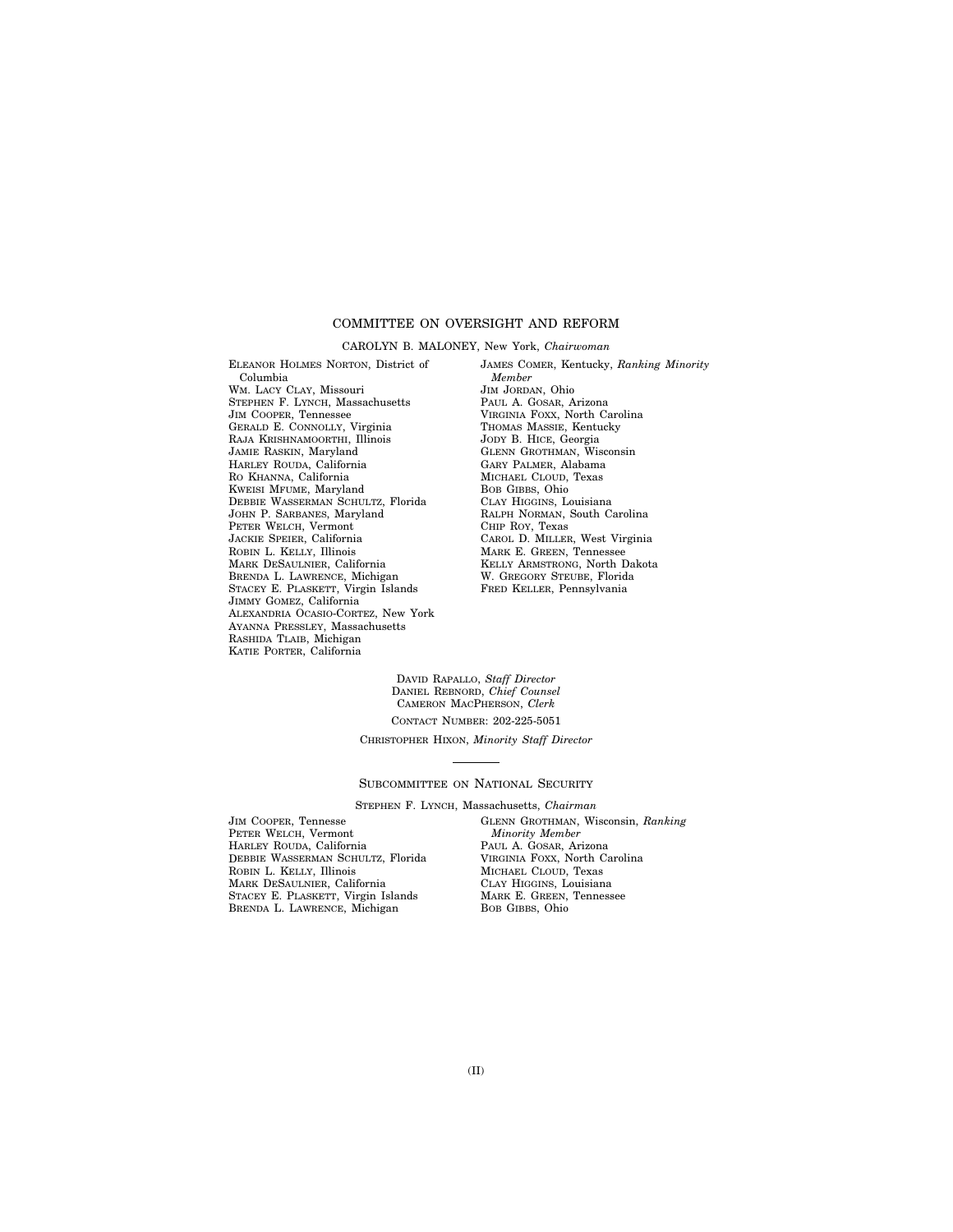### C O N T E N T S

Hearing held on September 22, 2020 ..................................................................... 1

 $_{\rm 1}^{\rm Page}$ 

#### **WITNESSES**

| Ambassador Zalmay Khalilzad, Special Representative for Afghanistan Rec-<br>onciliation, Department of State manufactured and the contract of State manufactured and the contract of State |                |
|--------------------------------------------------------------------------------------------------------------------------------------------------------------------------------------------|----------------|
|                                                                                                                                                                                            | $\overline{4}$ |
| David F. Helvey, Performing the Duties of Assistant Secretary of Defense                                                                                                                   |                |
| for Indo-Pacific Security Affairs, Department of Defense                                                                                                                                   |                |
| Written opening statements and statements for the witnesses are available<br>on the U.S. House of Representatives Document Repository at:<br>docs.house.gov.                               |                |

#### INDEX OF DOCUMENTS

*Documents entered into the record during this hearing and Questions for the Record (QFR's) are listed below/available at: docs.house.gov.* 

\* Letter from Lower House of the Parliament National Interest Preservation Group of the Islamic Republic of Afghanistan; submitted by Subcommitte Chairman Stephen Lynch.

\* Questions to be answered in writing following the negotiations; submitted by Subcommittee Chairwoman Carolyn Maloney.

\* Questions for the Record: to Mr. Ambassador Khalilzad; submitted by Chairwoman Maloney.

\* Questions for the Record: to Mr. Helvey; submitted by Rep. Robin Kelly.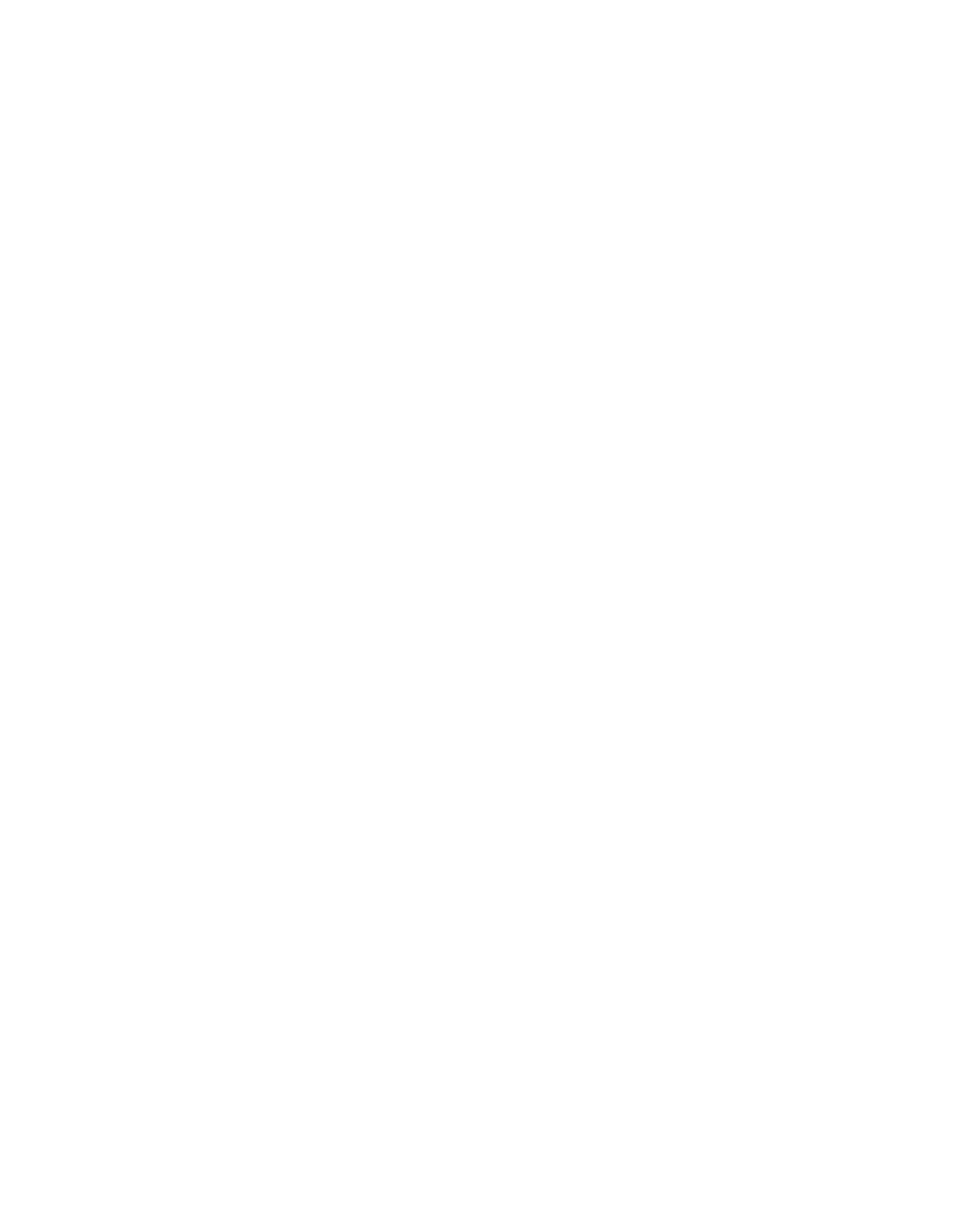### **EXAMINING THE TRUMP ADMINISTRATION'S AFGHANISTAN STRATEGY, PART 2**

#### **Tuesday, September 22, 2020**

HOUSE OF REPRESENTATIVES SUBCOMMITTEE ON NATIONAL SECURITY COMMITTEE ON OVERSIGHT AND REFORM *Washington, D.C.* 

The subcommittee met, pursuant to notice, at 11:06 a.m., in room 2154, Rayburn House Office Building, Hon. Stephen F. Lynch (chairman of the subcommittee) presiding.

Present: Representatives Lynch, Cooper, Welch, Rouda, Wasserman Schultz, Kelly, Plaskett, Lawrence, Grotham, Foxx, Cloud, Higgins, and Green.

Also present: Representative Malinowski.

Mr. LYNCH. The committee will now come to order. Without objection, the Chair is authorized to declare a recess of the committee at any one time. I now recognize myself for an opening statement.

Good morning, everyone. Before we begin, I would like to take a moment to honor the memory of the late Supreme Court Justice, Ruth Bader Ginsburg. Justice Ginsburg was a force for good on the Supreme Court and a true champion for justice, equality, and the balance of power in our representative democracy. May she rest in peace.

To commence with our hearing, 11 days ago, our country marked the 19th anniversary of the September 11 terrorist attacks. Like Pearl Harbor, 60 years early, September 11 will forever be etched in American history as a date that we will never forget. And we will always remember the 2,977 souls that we lost on that horrific day.

After the 9/11 attacks, the United States went to war against al-Qaida and their Taliban hosts in Afghanistan. Since then, the conflict has taken the lives of 2,448 American servicemembers, and injured tens of thousands more.

In a significant milestone earlier this year, the United States and the Taliban on February 29 signed an agreement for bringing peace to Afghanistan, which outlined a way forward for the complex and complete withdrawal of U.S. forces by mid–2021. In exchange, the Taliban promised to come to the negotiating table with the Kabul government to prevent terrorist groups, such as al-Qaida, from using Afghanistan to stage attacks against the United States and our allies.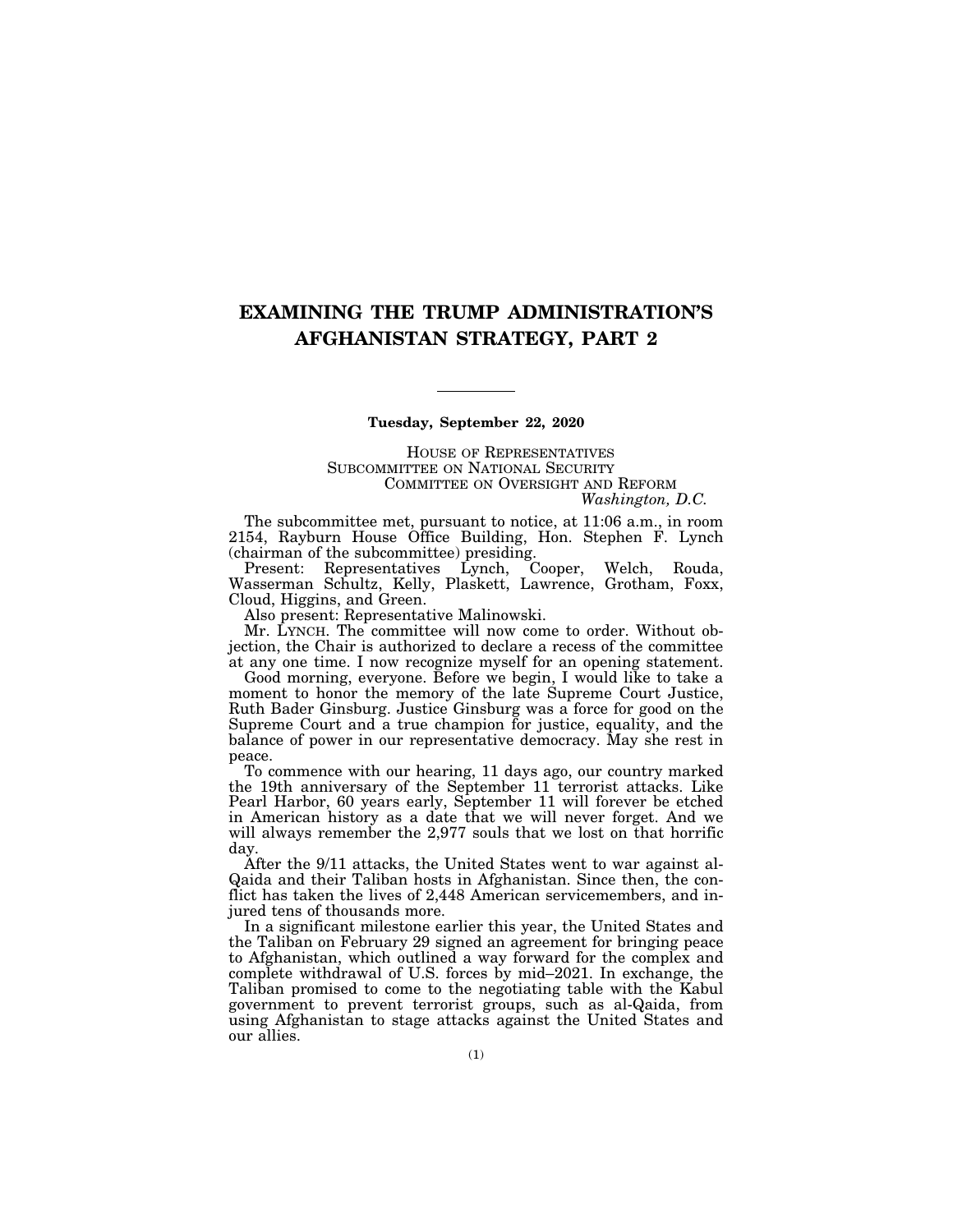Despite multiple indications that the Taliban had not fully met their commitments under the February agreement, the Trump administration has steadily withdrawn U.S. forces from Afghanistan, which has seated much of our leverage to help shape the future of Afghanistan for its people and our national security interests.

In fact, in an interview airing over the weekend, former Trump administration and National Security Advisor, H.R. McMaster, described the withdrawal of U.S. forces from Afghanistan as quote, "an unwise policy." Instead, he argued that what we require in Afghanistan is a sustained commitment to help the Afghan Government and help the Afghan security forces continue to bear the brunt of this fight.

Since U.S. forces began to withdraw from Afghanistan following the February agreement, security conditions on the ground have deteriorated. In June, the Department of Defense estimated that the Taliban sustained levels of violence five times higher than those observed during a February 2020 reduction in violence, period. And U.S. CENTCOM command—Commander General Kenneth McKenzie later described these escalations as not consistent with someone negotiating in good faith.

Nevertheless, after months of violence, delay, and a contentious prisoner exchange, the government of Afghanistan and the Taliban finally met in Doha earlier this month to begin intra-Afghan negotiations. Many Afghans remain deeply distrustful of the Taliban's true intention. In particular, many Afghans, especially women and girls, are justifiably concerned that human rights and democratic gains they have achieved with the U.S. support since 2001 could become jeopardized if the Taliban return to power through force or through a negotiated settlement.

Given the legacy of past failures, we must remain clear-eyed about the stakes at this moment. If the Taliban are unwilling or unable to abide by their commitments, or if political negotiations collapse, the resulting crisis will likely have a grave consequence for those Afghan people, regional stability, and international security.

So, I'm grateful to our witnesses, especially representative for Afghan reconciliation, Zalmay Khalilzad. Thank you, Ambassador. And Principal Deputy Assistant Secretary of Defense for Indo-Pacific Affairs, David Helvey. Thank you, Mr. Secretary, for being here today to answer our questions about the risks and the Trump administration's ongoing efforts to bring the U.S. war in Afghanistan to a close.

While we are all eager for our sons and daughters in uniform to return home, it is also important that we do not needlessly or recklessly bargain away the rights and freedoms that the Afghan people have gained at such a huge cost in American coalition and Afghan lives. With that, I will now yield to the gentleman from Wisconsin, our ranking member, Mr. Grothman, for his opening statement.

Mr. GROTHMAN. Thank you much. Thank you much, and a very important topic and continues to be an important topic, and I'm glad that you're having this hearing.

I am pleased to have these witnesses here today. Through the hard work of the Trump administration, there may very well be a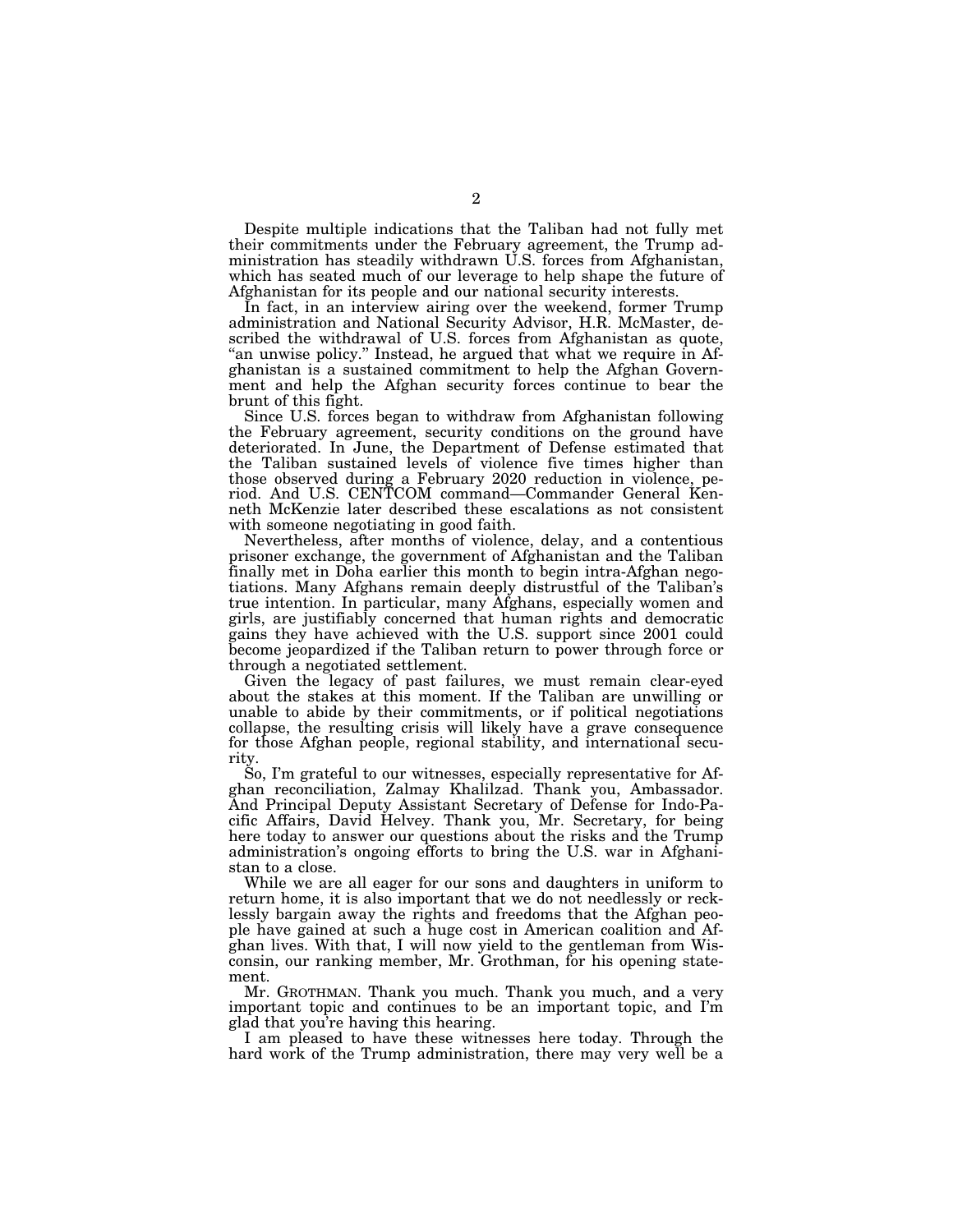prospect for peace in Afghanistan at last. They've had other successes in the Middle East. Recently, Bahrain and the United Arab Emirates entered into treaties of peace, diplomatic relations, and full normalization between those countries and the state of Israel, something that I never would have dreamed about a few years ago. Those agreements will have an immediate, positive, and lasting impact on the prospects for peace in the region. The Trump administration's prioritized peace in Afghanistan is its strategy, and the goal is to ensure that the country does not become a haven for terrorist activity in the future.

The U.S. and the Taliban entered into a joint declaration this February with stipulations that the Taliban would cease attack in coalition forces in exchange for U.S. troops draw-down. The declaration also came with the condition that the Taliban and the Afghan Government entered into peace negotiations with a discussion of cease-fire firmly on the table. Although these peace negotiations were delayed for months, they commenced on September 12 of this year, and I am hopeful that the negotiations—the negotiators reached an agreement that leads to stable and long-lasting peace in Afghanistan—one that protects the rights of all citizens in the country, including women.

The obstacles we face are complex. We cannot afford to be deterred. I am interested to hear from the Ambassador how we get this right, despite the challenges that lie ahead. More than 2,400 brave men and women have lost their lives in Afghanistan, fighting on behalf of the United States, either during Operation Enduring Freedom or Operation Freedom's Sentinel.<br>The U.S. has been invested in Afghanistan for 19 years, with the

The U.S. has been invested in Afghanistan for 19 years, with the U.S. taxpayer cost for warfighting or reconstruction reaching \$1 trillion for 2001. That \$1 trillion, by the way, would sound a lot bigger a year ago than it does now. The cost for monetarizing the lives of U.S. soldiers cannot continue. I applaud this administration for seeking to bring an end to this conflict.

We've got to get this right. It isn't just the Afghan people who benefit. The veterans who fought, and the American people deserve to have a peaceful Afghanistan that does not permit terrorists to operate in that country, to perpetuate tax against the United States.

I am going to emphasize again what a great job I think you've done. How foreign affairs is a difficult thing, and I am not being partisan here, but, you know, I can't help but wonder if President Trump was the President in 2001, whether we would have gone so, I would argue, overboard like President Bush did, I don't think we would have.

Again, I think if President Trump had been elected and took office in 2009, we wouldn't have the herky-jerk pulling out of Iraq, which I think was also disastrous.

So, you know, I think he's kind of hitting that sweet spot from between where President Bush was and President Obama did. And I really appreciate you guys being part of his team.

I am pleased to welcome you here today. Your leadership is having a positive effect on Afghanistan. I want to thank the Trump administration for their efforts to bring about a peaceful solution. And I look forward to your testimony today. Thank you.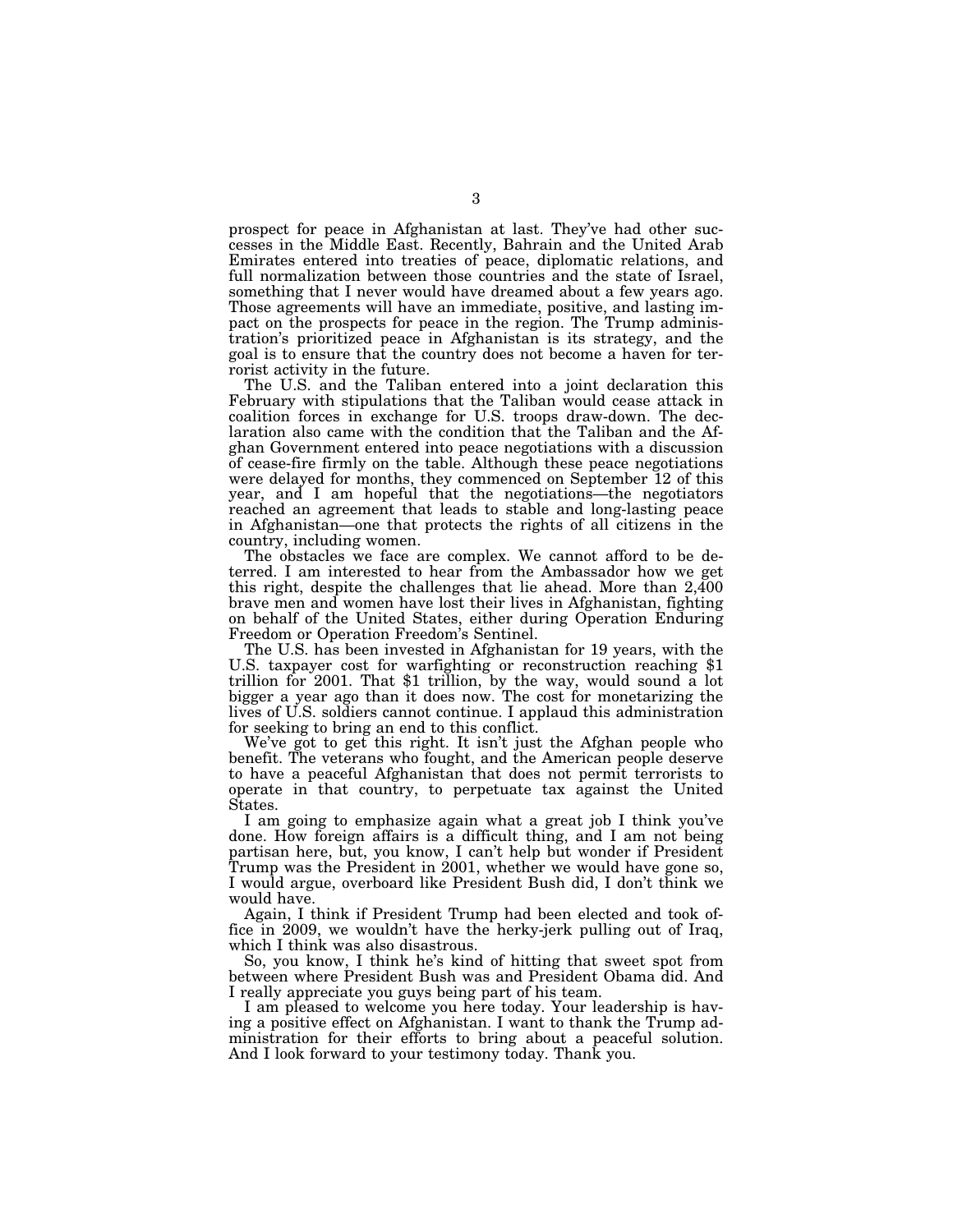Mr. LYNCH. The gentleman yields back. One housekeeping matter here. Without objection, the gentleman from New Jersey, Mr. Malinowski, shall be permitted to join the subcommittee and be recognized for questioning the witnesses, as procedure allows.

Now, I would like to introduce our witnesses. Our first witness today is Ambassador Zalmay Khalilzad, who is the special representative for Afghan Reconciliation at the Department of State. And we will hear from David F. Helvey, who is performing the duties of Assistant Secretary of Defense for Indo-Pacific Security Affairs at the Department of Defense.

In accordance with the committee rules, would you both, please, rise and raise your right hand.

Do you swear or affirm that the testimony you are about to give is the truth, the whole truth, and nothing but the truth, so help you God?

Let the record reflect that the witnesses have both answered in the affirmative. Please be seated.

Without objection, your written statements will be made part of the record. With that, Ambassador Khalilzad, you are now recognized for your testimony.

#### **STATEMENT OF HON. AMBASSADOR ZALMAY KHALILZAD, SPE-CIAL REPRESENTATIVE FOR AFGHANISTAN RECONCILI-ATION, U.S. DEPARTMENT OF STATE**

Mr. KHALILZAD. Thank you very much, Mr. Chairman. I would like to join you in offering condolences to the Ginsburg family, and may her soul rest in peace.

Good morning, Mr. Chairman, Ranking Member Grothman, and distinguished members of the committee, I regret the circumstances did not allow me to appear before this committee sooner. During the last several months, I regard making myself available to Congress as one of my most significant and important responsibilities, and I welcome this opportunity today, and I am honored to brief you.

I was appointed the U.S. Special Representative for Afghanistan Reconciliation in September 2018 with a mandate to find a diplomatic formula that brings an end to America's longest war, reduces the burden on the U.S. military and taxpayers, provides the best chance for a sovereign, unified, and representative Afghanistan, at peace with itself and its neighbors, and respectful of the human rights of all its citizens, and most importantly, ensures terrorists can never again use Afghan soil to threaten the security of the United States and our allies.

Underlying this mandate was an assumption that there was no realistic or viable military solution to this complex conflict. To pursue these objectives, we engaged in direct talks with the Taliban and the Afghan Government in parallel. Our goal was to secure counterterrorist guarantees from the Taliban, alongside their commitment to engage in direct negotiations with the Islamic Republic of Afghanistan on a political settlement and permanent and comprehensive cease-fire.

Eighteen months of intense diplomacy led to two significant milestones: On February 29, the United States and the Government of Afghanistan jointly declared their commitment to reach a com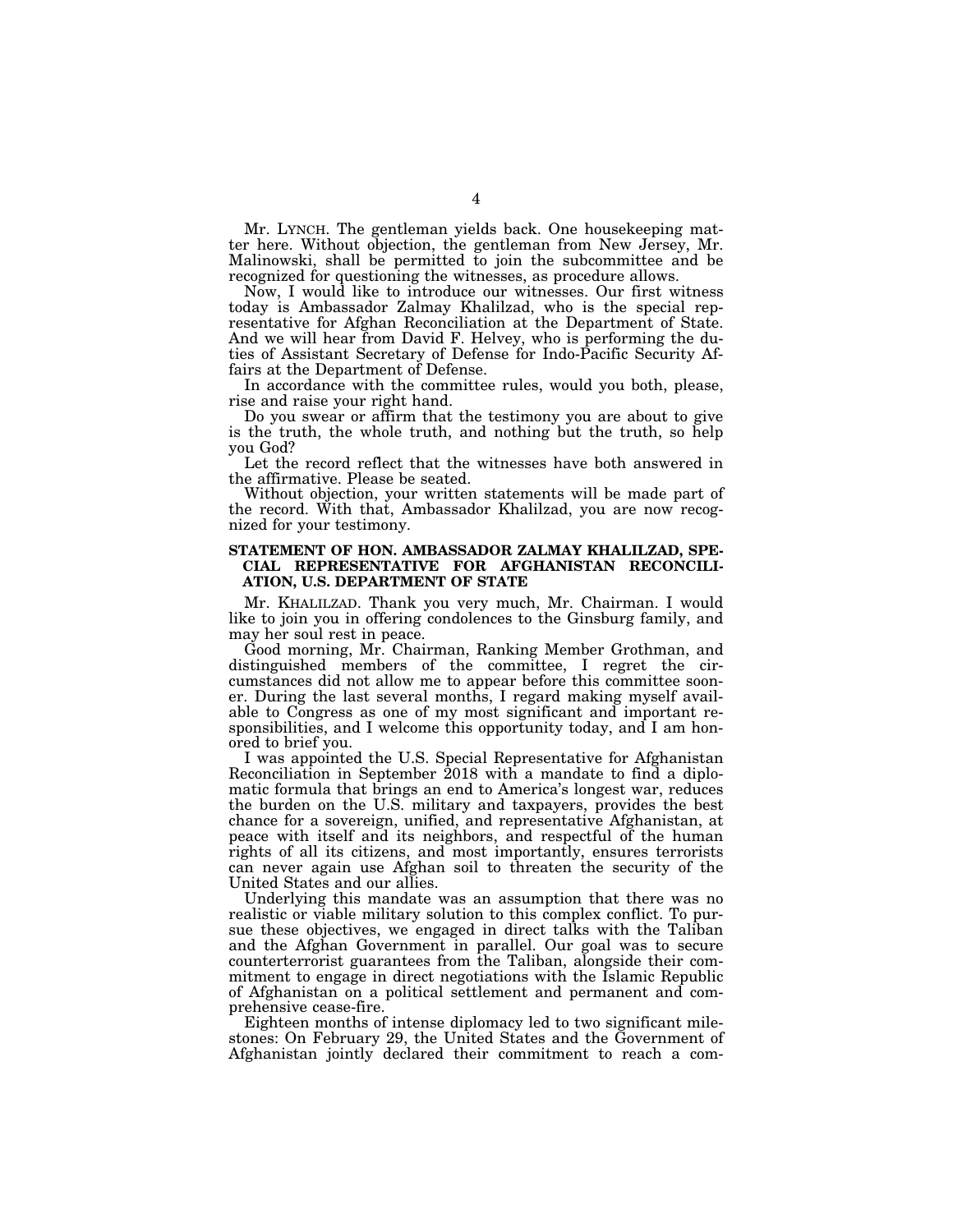prehensive and sustainable peace agreement to end the war in Afghanistan, including guarantees to prevent the use of Afghan soil by any international terrorist groups or individuals against the security of the United States and its allies.

A condition-based timeline for withdrawal of the U.S. and coalition forces from Afghanistan. A political settlement resulting from inter-Afghan dialog and negotiations between the Taliban and inclusive negotiating team of Islamic Republic of Afghanistan, and a permanent and comprehensive cease-fire.

That same day, the United States signed an historic agreement with the Taliban that would make negotiations possible. That agreement has four elements: The first is a commitment by the Taliban to prevent any group or individual from using Afghan soil to threaten the security of the United States and its allies. On that, we have seen some progress. It's also important to stress that since the signing of the agreement, the Taliban have instructed their forces to refrain from attacks on U.S. and coalition forces. There have been no American deaths as a result of Taliban attacks since the agreement was signed. And we continue to engage regularly with the Taliban to oversee the implementation of our agreement with respect to these issues and to address issues of concern.

The second is a timetable for withdrawal of American and coalition forces. That withdrawal is condition-based. We are on the path to reduce troops to levels between 4-and 5,000 by this fall. And further withdrawals will be determined based on conditions on the ground and delivery by the Taliban on their commitments.

The third is a start of Afghan peace negotiations. As you know, the talks opened on September 12, a truly historic moment. The Afghan delegation from the parties to the conflict that are sitting across from each other without international mediators or facilitators have the opportunity to bring an end to more than 40 years of war in their country. The talks are an Afghan-led and Afghan-owned process where two warring sides are negotiating a roadmap for the future of their country. The Afghans are yearning for peace, and there is overwhelming support among them for these talks and for a political settlement.

Finally, the Taliban agreed that the permanent and comprehensive cease-fire would be on the agenda in Afghan peace negotiations. By any measure, the current levels of violence are too high. We know that the reductions are possible. The Taliban carried out two Eid cease-fires and earlier, a seven-day reduction in violence preceding the February 29 signing of the agreement between the United States and the Taliban.

We hope that the current negotiation will soon lead to a significant reduction in violence by all sides, reducing the number of Afghans getting killed or wounded. A reduction of violence will help build the trust necessary for these talks to succeed. We, for our part, will continue to press for this objective.

A political settlement in Afghanistan needs broad, internal, regional, international support. We have worked closely with Afghanistan's neighbors and international partners to build support for Afghanistan's peace negotiations. You can see the impact of that effort in the list of countries and organizations that were represented at the opening ceremony of the Afghan peace negotiations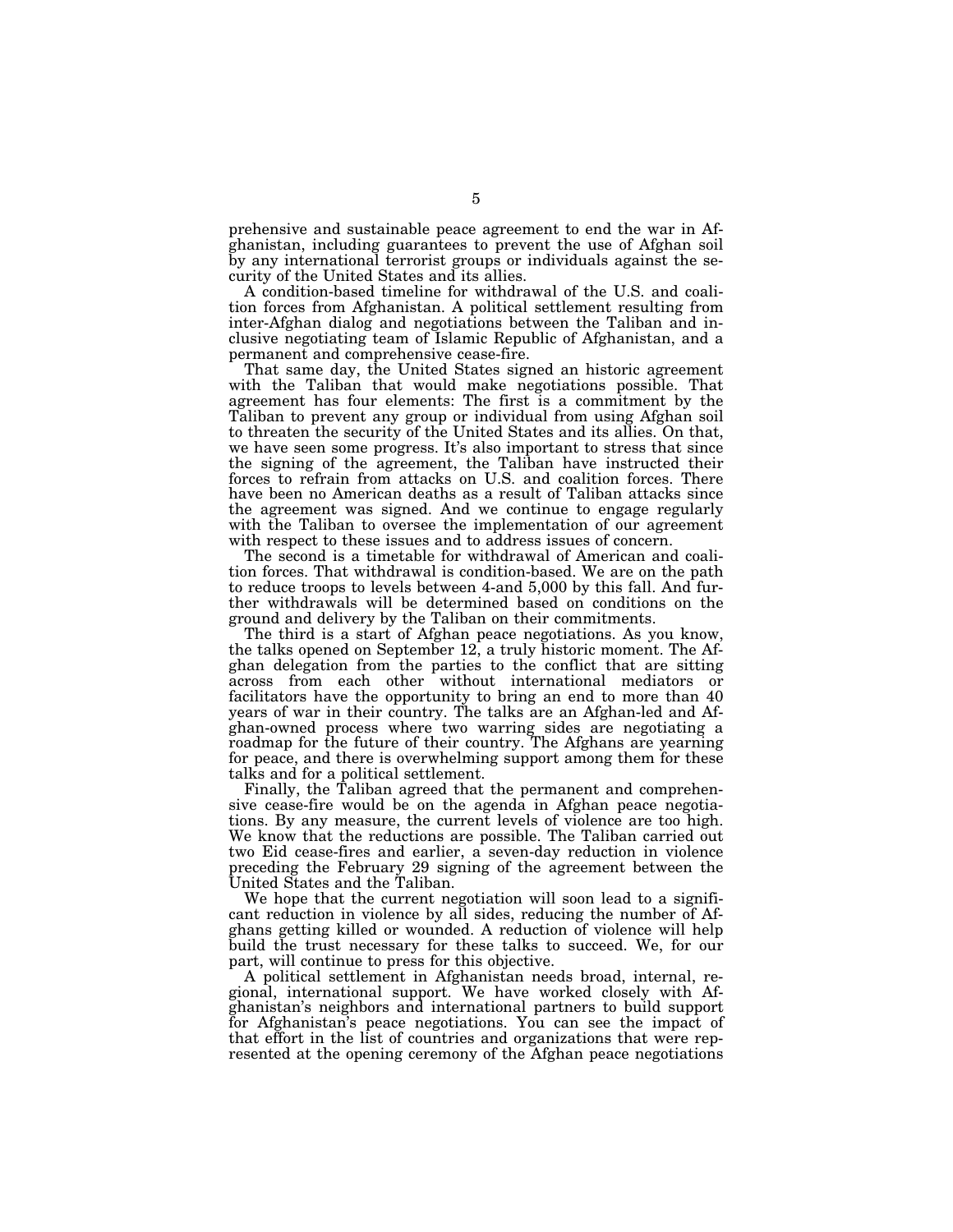on September 12, and in the U.N. Security Council Statement welcoming the start of these negotiations.

These achievements are the result of two years of intense diplomacy, and have already resulted in American lives saved, the burden on the American taxpayers listened, and giving the Afghans historic opportunity for a political settlement that ends their long war.

Now, with an Afghan-led, Afghan-owned process and delegations that represent the country's strength and diversity, including the Afghan Government's political leaders, members of civil society, women, and religious, and ethnic minorities, the people of Afghanistan have reason to hope again.

I have urged the Afghanistan leaders to take advantage of the opportunity for a political settlement now available to them. Unfortunately, Afghan leaders did not behave responsibly or judiciously after the Soviet forces departed their country as a result of a resistance movement that had been backed by the United States. Instead of cooperating and agreeing on a political formula for their country, they started a vicious civil war. We will help Afghanistan seize historic moment, and avoid repeating what happened in the 1990's. But, ultimately, the responsibility is theirs.

Our strategy going forward, Mr. Chairman, is: one, continuing holding the Taliban to the commitments they made in February 29 agreement, including on combating international terrorism and discussing a permanent and comprehensive cease-fire at the peace negotiations; two, adjust our force posture consistent with the agreement and conditions in Afghanistan. We are on a path to reduce our troops, as I said before, to between 4-and 5,000, and with further reductions possible, but based on conditions.

I want to assure this committee that we will always maintain the ability to protect the United States. But staying in Afghanistan militarily is not an end in itself. Our goal for Afghanistan is a nation of peace with itself and with its neighbors, and firmly aligned with the United States and our allies against international terrorism; three, support the party's effort to reach a negotiated political settlement while speaking out about our values. The inclusion of women and religious and ethnic minorities in the negotiations is a landmark step in the right direction. The United States will continue to advocate their values, including electoral democracy, rights of women and religious minorities, rule of law, free speech, and free press.

At the same time, we recognize that only Afghans can find a sustainable formula that's unique to their history and culture. While we do not seek to impose our system on others, we have made it clear to the negotiators that their choices and combat will affect the size and scope of future U.S. assistance. Then this is the position shared by Afghanistan's other major donors. Four, continue to work with regional international partners and donors to build international support for Afghanistan peace. Negotiations and support of our Afghanistan long-term stability and self-reliance.

While we have reasons to be hopeful, we are under new illusions about the challenges ahead. The conflict in Afghanistan is especially complex, and negotiators will have to overcome personal interest and political differences, while representing diverse constitu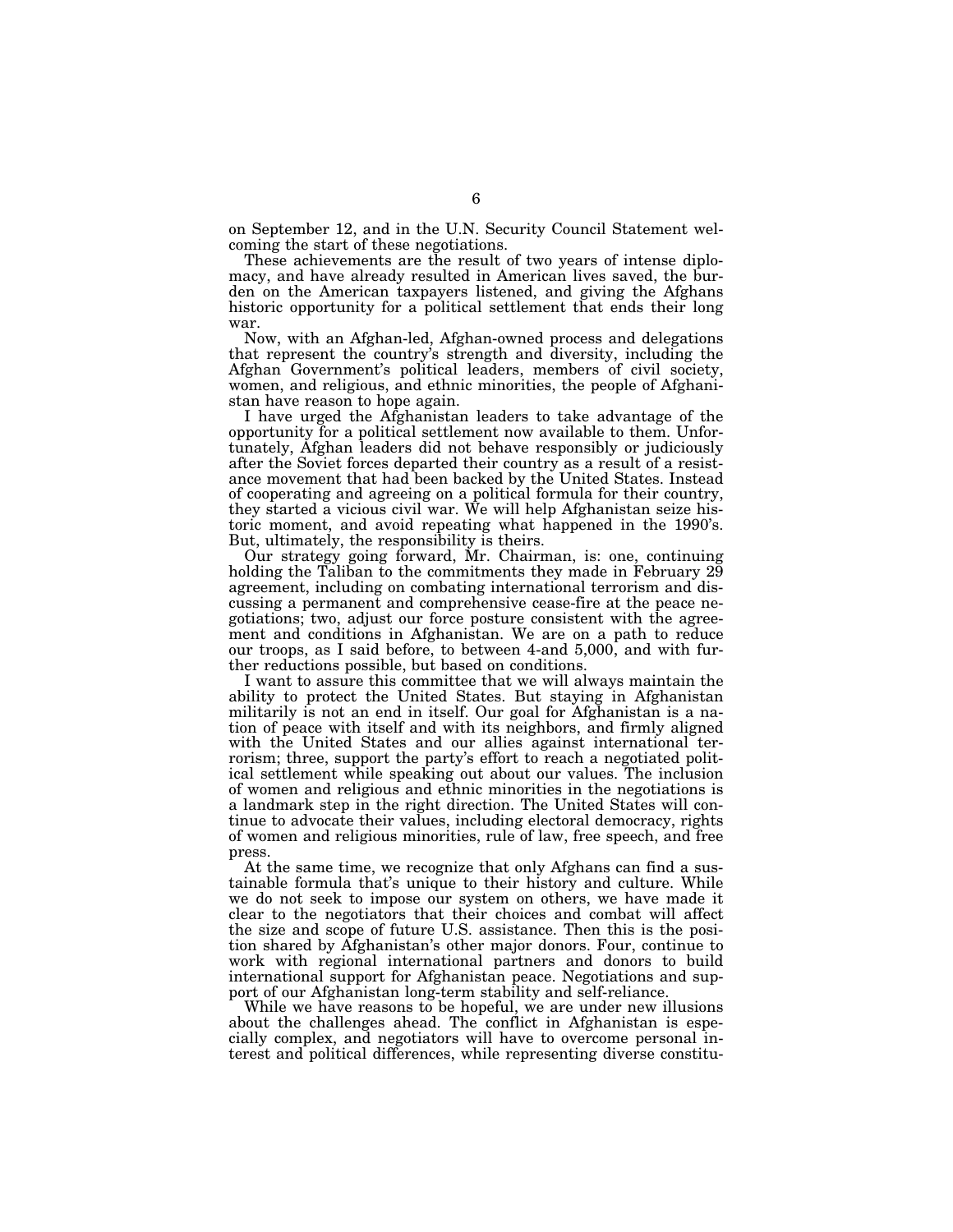encies. We expect that there will be setbacks and obstacles. This task that we have carried out so far has been, as required, a diverse and dynamic team made up of State Department foreign service officers, civil servants, and detailees leads from across the U.S. Government. We have also partnered closely and effectively with the Department of Defense, especially General Scott Miller, the Commanding General of the U.S. and NATO forces in Afghanistan.

The whole-of-government effort reflects the best, in my judgment, of American diplomacy. Mr. Chairman, ranking member, and distinguished members, I'm grateful for the opportunity to share this summary of the effort that we have made, challenges and progress of the past two years. And I look forward to your guidance, feedback, and support as we seek to consolidate this moment of promise to end this war responsibly. Thank you, sir.

Mr. LYNCH. Thank you, Ambassador. Secretary Helvey, you are now recognized for five minutes.

#### **STATEMENT OF DAVID HELVEY, PERFORMING THE DUTIES OF ASSISTANT SECRETARY OF DEFENSE FOR INDO PACIFIC SE-CURITY AFFAIRS, U.S. DEPARTMENT OF DEFENSE**

Mr. HELVEY. Good morning, and thank you, Mr. Chairman, Ranking Member Grothman. I would also like to acknowledge Chairwoman Maloney, who has joined other members of this committee. I would like to thank you, again, for the opportunity to brief you today on our strategy for Afghanistan.

In the wake of the 19th anniversary of the attacks on September 11, 2001, there's perhaps no more fitting time to discuss with Congress, or with the American people, the importance of our mission in Afghanistan in keeping America safe against terrorist attacks. It's my privilege to focus my remarks today on the Department of Defense's strategy in Afghanistan, the criticality of our partners partnerships in achieving our objectives, and our expectation of the Taliban in upholding their commitments under the U.S. Taliban agreement.

Pursuant to the 2017 South Asia Strategy, the Department of Defense's key objective in South Asia is to ensure that Afghanistan never again becomes a safe haven for terrorists who may threaten the United States or our allies. The strategy prioritizes ending the war through a political process, acknowledging that there is no military solution to the conflict. To achieve this objective, the Department conducts two complementary missions: one, the NATOled Resolute Support Mission, which is focused on training, advising, and assisting the Afghan National Defense and Security Forces, or ANDSF; and the second is the U.S. Counterterrorism Mission that works with our Afghan partners to mitigate terrorist threats.

We actively combat ISIS Khorasan, al-Qaida, and other terrorist groups in Afghanistan. Although these terrorists are severely degraded, continued pressure on them remains vital to ensuring that our homeland is never again attacked as it was on September 11, 2001.

On February 29, 2020, an historic agreement was signed between the United States and Taliban. And the release to end of a parallel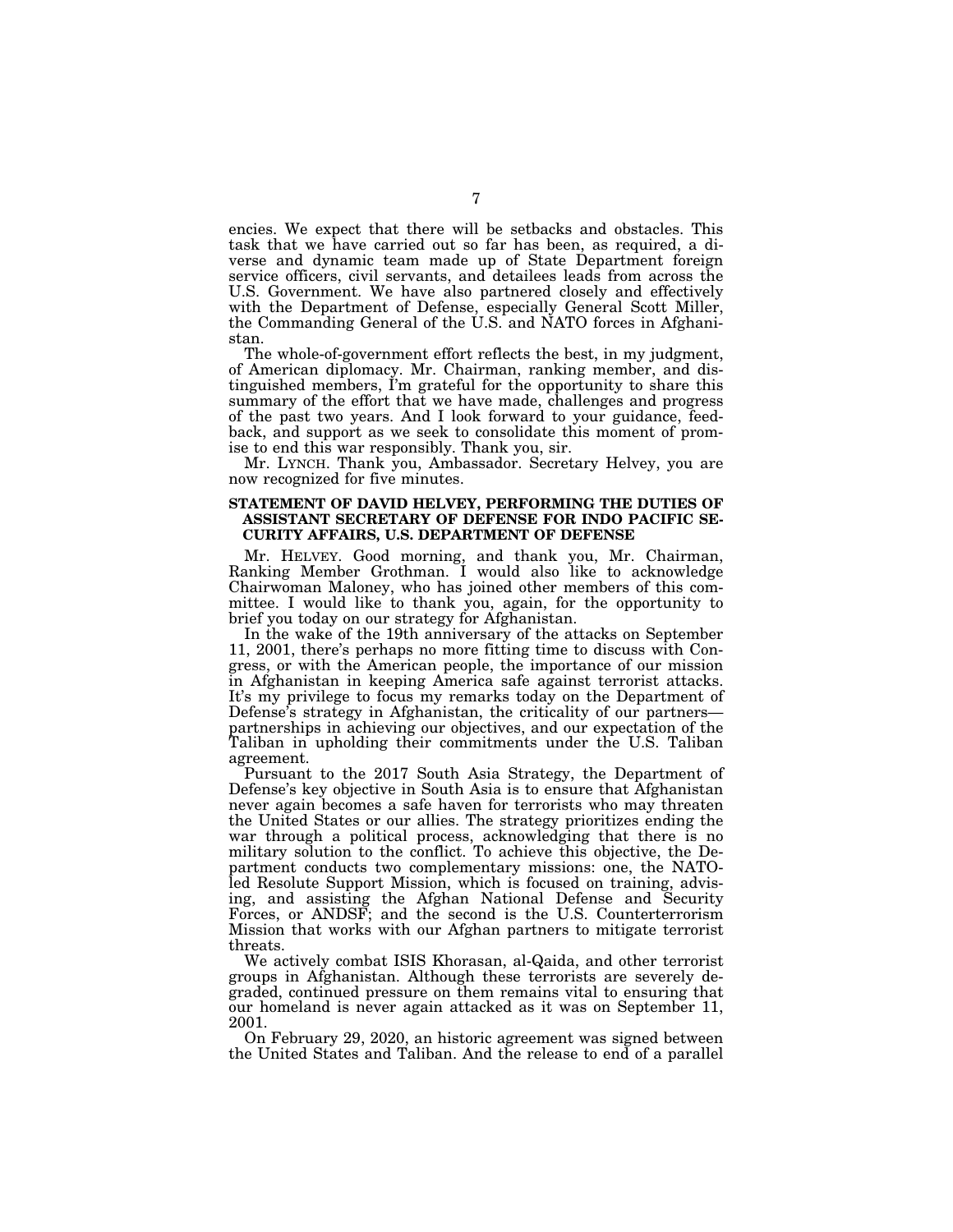U.S.-Afghanistan Joint Declaration served as a pivotal moment in the path toward peace in Afghanistan. Since then, U.S. forces have adjusted to adhere to U.S. commitments within the agreement. We have reduced our force level to 8,600 and turn five bases over to our Afghan partners.

The commander of U.S. forces and Afghanistan's authorities, however, have not changed. U.S. forces continued to defend the ANDSF against the attacks by the Taliban, and we are not conducting offensive attacks against the Taliban.

We have long maintained that our force presence in Afghanistan is conditions-based. This August, the President made a determination that the conditions in Afghanistan were sufficient to reduce our force presence to between 4,000 and 5,000 by the end of November 2020. At this force level, we maintain the core aspects of the train, advise, and assist, and our counterterrorism mission. First and foremost, however, we're maintaining the ability to protect the force in Afghanistan.

I would like to make clear that the Secretary has not issued orders to reduce military personnel below this 4,000 to 5,000 level in Afghanistan, although, we are conducting prudent planning to withdraw to zero servicemembers by May 2021 if conditions warrant for the U.S.-Taliban agreement. As Secretary Pompeo said in Doha, the Taliban must uphold their counterterrorism guarantees to the United States. We also expect the Taliban to meaningfully participate in Afghan peace negotiations, and to do their part in preventing outside actors from negatively impacting the peace process.

Over the last seven months, our ANDSF partners have conditioned to demonstrate resilience in the face of high levels of violence, resolve in their fight against international terrorist organizations, and a commitment to a better, more secure, and prosperous Afghanistan. But for progress toward peace to continue, the Taliban must reduce violence against the Afghan security forces and Afghan civilians. Taliban violence, quite frankly, has been unacceptably high for too long.

We urge the Taliban, the Afghan Government, and the Afghan people to choose a path toward peace. Peace agreements are not signed between friends. They're negotiated between parties that must reconcile a shared desire for peace against years of bloodshed and grievance. We are encouraged that the Afghan peace negotiations are underway, and are supportive of the Afghan-led and Afghan-owned process.

Last, the Department of Defense remains committed to transparency to the American people regarding our efforts in Afghanistan. The Department understands that certain efforts on the way to peace, like the recent prisoner releases, will cause painful emotions to resurface for the families who lost loved ones on September 11, 2001, and in Afghanistan, over the subsequent years.

Their sacrifices are not lost on us. It is because of these sacrifices that we have advanced progress toward making America safer, and ensuring that Afghanistan is never again used as a safe haven for terrorists. These decisions, though difficult, remain focused on achieving the same noble end state for which so many have fought. We're grateful, and we continue to honor their sacrifice.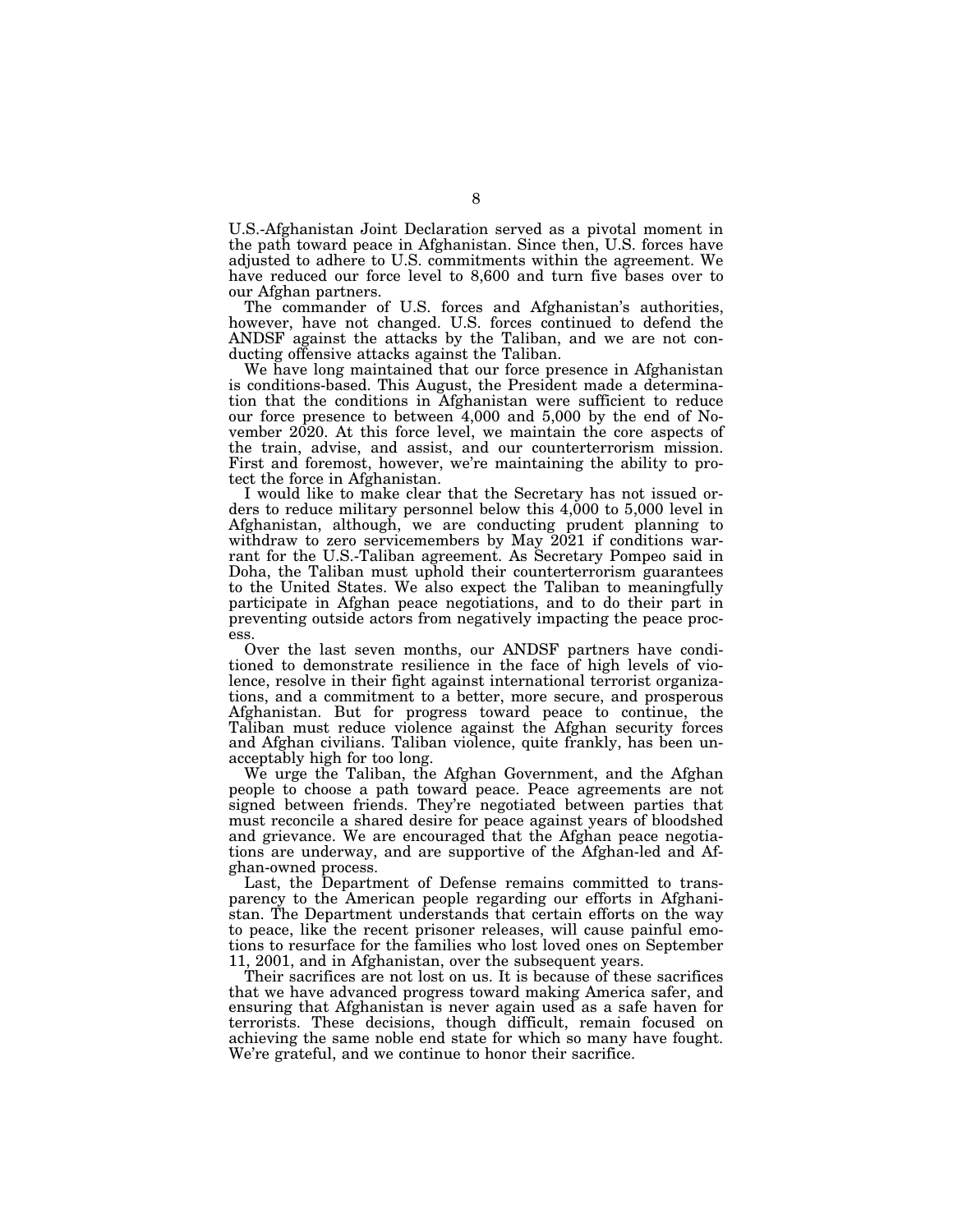Mr. Chairman, ranking member, members of the committee, thank you again for the opportunity to testify today, and I'm happy to take any questions that you may have.

Mr. LYNCH. Thank you very much. I will now yield myself five minutes for questions. First of all, Ambassador, I want you to know that I fully appreciate the difficulty of your task. As someone—I was elected on September 11, the day of the attacks in the Democratic primary in Massachusetts. I immediately came to this committee. I have been a member for 19 years now and have had many, many, many trips to Afghanistan, and I understand the complexity that you face, and the difficult task that you face. So but nothing that I ask or say here from this chair diminishes the difficulty that you face. And we appreciate your service to our country and your efforts on our behalf. We do. We appreciate that.

We had a chance to meet with the Afghan team, Ashraf Ghani and his team, at the Munich Security Conference. We also met with the U.S. negotiating team as well, at the negotiations—at the Munich Security Conference some months ago. And we learned that the U.S. negotiations did not include, as a priority, the status of women and girls in Afghanistan. And I got a letter yesterday from, I think it's 19 members of the Afghan Parliament.

And I am going to ask unanimous consent to enter into the record the letter from the Islamic Republic of Afghanistan, Lower House of the Parliament National Interest Preservation Group, to this committee. Without objection, so ordered.

Mr. LYNCH. It says, it's rather pointed, and it's—in its message. And one of the most important excerpts of this two-page letter, I will read as follows: It calls upon the United States to rise to the occasion, and I am quoting now, rise to the occasion by standing up for the great cause of women's rights, which is indisputably human rights, and let this deal, this agreement, be known as one that preserved the rights of every Afghan man and woman, not a deal that prevents little girls from going to school, not a deal that leads to the destruction of our institutions, and not a deal that backtracks on the great achievements of freedom and democracy. Those achievements purchased at a high price among U.S. servicemembers as well as coalition and Afghan forces as well.

How is it that—and I understand that you don't set the parameters for negotiations, you conduct them. So, this is not your decision. But how do we—how do we demonstrate to the Taliban that the status of women and girls is a major priority in restoring that country's stability, advocating for human rights in that country, when we don't list it as a priority in our negotiations, but instead leave it to the Afghans to fight that fight? Isn't that—that's an American ideal. It's a democratic ideal. And please explain how how omitting that as a priority for us, for our country, helped the Afghan Government achieve a lasting peace?

Mr. KHALILZAD. Thank you, Chairman, for that question and sentiment, and belief behind it. I want to assure you that human rights, women's rights, the rights of minorities and children, indeed, all citizens of Afghanistan, particularly, women, is of a highest importance to the United States. And I have a track record personally in helping the Afghan women when the post-9/11 government was drafting the constitution, that we stood with them. And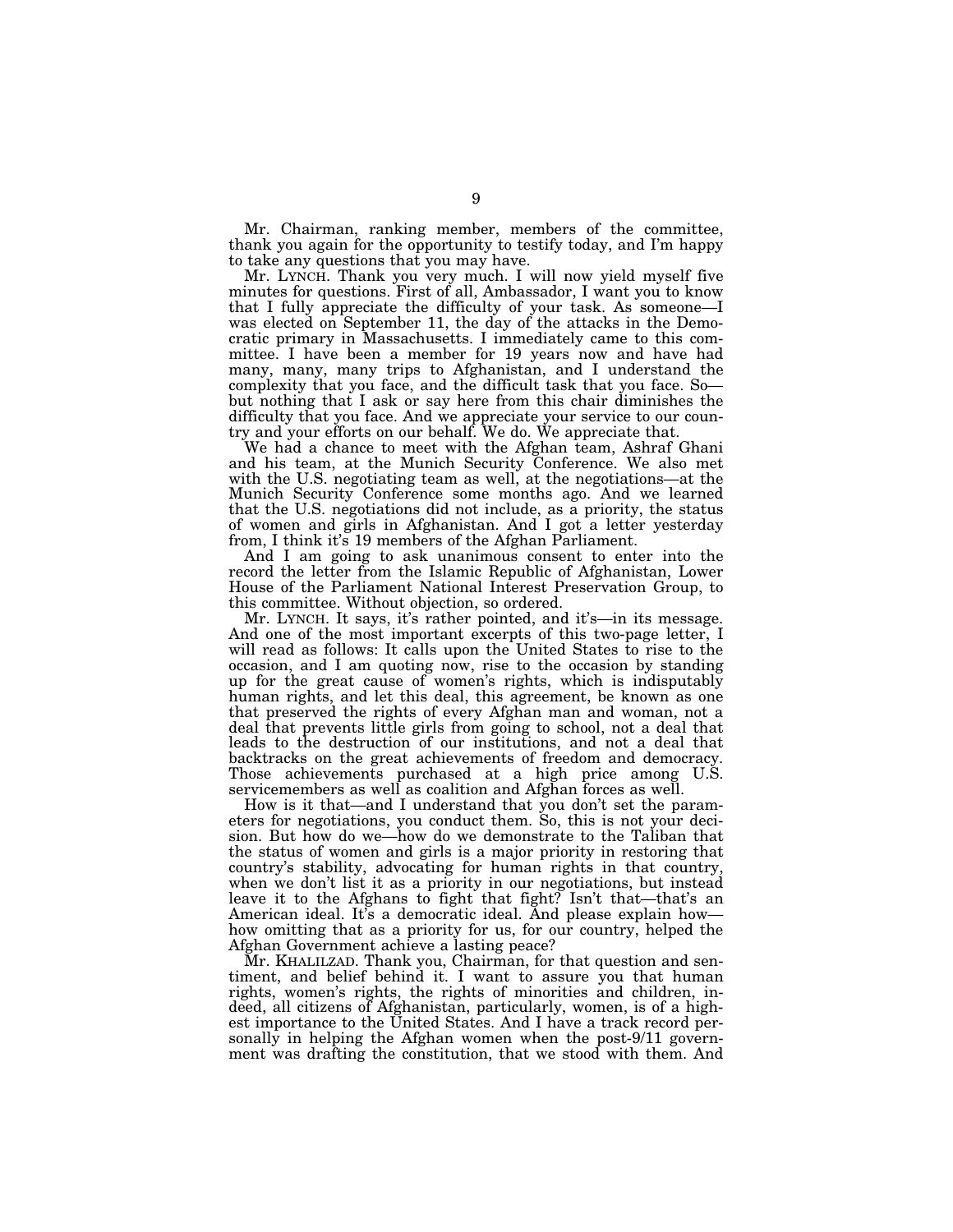I want to, through this hearing, want to assure the Afghan women that we will be with them.

We have—I have met just—I just arrived from Doha, and I met with the women members of the delegation twice before leaving for the United States. And I have left the team behind to—while I'm gone, to make sure that, in the negotiations, the women's future of the achievement that I am very proud of, and we should all be proud of.

Mr. LYNCH. Ambassador, I have to interject, though.

Mr. KHALILZAD. Please.

Mr. LYNCH. We were told by the Afghan team and the U.S. team that the status of women and girls in Afghanistan was not a lead priority for us. That it was going to be the part of the Afghan Government to negotiate that. Am I wrong in that, because I have been told that by both sides in the negotiations?

Mr. KHALILZAD. Well, of course, that the negotiations that resulted in the agreement was signed and dealt with four issues that I described, and one of which is inter-Afghan negotiations. And as I mentioned in my statement, to us, these negotiations are not yet completed, because the four elements are a package agreement. The terrorism, withdrawal into Afghan negotiations including——

Mr. LYNCH. But none of those four, specifically, raise—none of those four parts. The part that you're referring to was the part that you were going to hand off to the Afghans to negotiate. That was part of the—one of the four. That was one of the four elements.

Mr. KHALILZAD. Sure.

Mr. LYNCH. And it could contain anything, right? The part that you give to the Afghan Government could contain anything. But the issues that we supported, obviously, national security, interest of the United States, and I understand that, that's very important, very important priority.

Mr. KHALILZAD. Right.

Mr. LYNCH. But I also think the status of after all we've been through, the most important accomplishment, I think in 50 years looking back, we taught a quarter of a million Afghan women how to read and write. It's probably going to be the biggest impact in that country in the next 50 years. It will be the one accomplishment that we can look at that made a difference, but not yet. And yet, the rights of women and girls was not included as a priority for us going into negotiations, and the Taliban knew that. And I just think that it undermined their efforts and our efforts by neglecting that priority.

Mr. KHALILZAD. I respectfully, very respectfully disagree. This is an unfinished package yet. We are in the middle of it. Some things have been settled. Two issues have not been settled yet. And even with regard to the issues we have reached an agreement on, implementation, we are watching closely. And we will be involved, although it's Afghan-owned and Afghan-led negotiations, we will be involved, and we will monitor, and we will express ourselves forcefully. And I want to assure you that the women's rights issues, the achievement that we should be very proud of—and I'm glad you have listed what we have achieved—we will be very supportive, and depending on decisions that they make, that will affect the future of U.S. policy toward Afghanistan.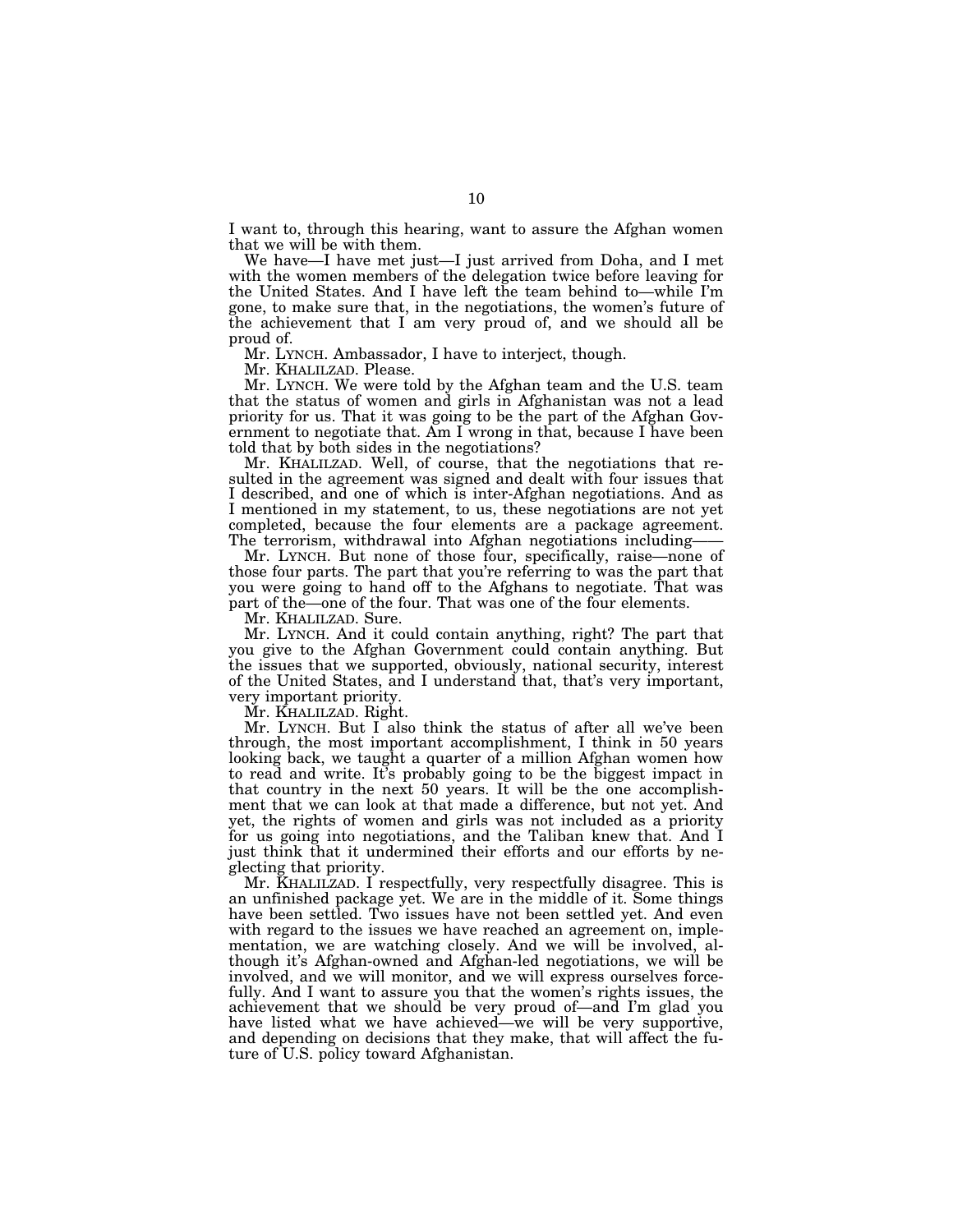Mr. LYNCH. I appreciate that. I have far exceeded my time limit. I want to thank you. I just think it should have been established at the outset, not in the middle of negotiations introducing that as an issue.

I want to yield to my friend and colleague, the gentleman from Wisconsin, Mr. Grothman, and I will afford him the extra time that he needs.

Mr. GROTHMAN. That's OK. Thank you. That's very kind of you. I'm not sure, you have a very, very difficult job, but I want to begin by kind of letting you describe what a difficult of a job it is.

How many ethnic groups are there in Afghanistan, or do you have a general idea?

Mr. KHALILZAD. Over a dozen.

Mr. GROTHMAN. OK. How many different major, what I call major languages?

Mr. KHALILZAD. Three or four major languages.

Mr. GROTHMAN. So, you're dealing with people with different languages. Has there traditionally been a lot of religious freedom in Afghanistan?

Mr. KHALILZAD. There have been tension between religious parties, but Afghanistan generally has been historically a more moderate kind of relations among sects within Islam, and in terms of relations with non-Muslim minorities as well.

Mr. GROTHMAN. As I understand it, there are many, many, different ethnic groups. The Taliban, insofar as they fight, it's not even a regular army, is it? It's a variety of different people, they come and they go?

Mr. KHALILZAD. Oh, yes, there are tribes besides ethnic groups, and there are political parties. There are the old elite of Afghanistan representing tribes and ethnic leaderships, and also, the new elite now, which is as a result of what the Chairman mentioned that the Americans encountered with Afghanistan.

And they're all now around the table to negotiate a roadmap where they can have their differences, their different priorities and background but they can live in a peaceful environment in Afghanistan and search and agree to a formula.

Mr. GROTHMAN. How many American soldiers passed away last year in Afghanistan?

Mr. HELVEY. Thank you for that question. The data has it as 17 U.S. military personnel passed away under hostile actions in  $20-$ 

Mr. GROTHMAN. What if you were to go back three or four years?

Mr. HELVEY. In 2019, the numbers were slightly elevated as violence had increased as the Taliban was posturing. But in recent years, the numbers were, in 2018, 13 service personnel were killed; in 2017, there was 11. In 2016, there were nine. But since the February 29 agreement was signed, there have been no U.S. service personnel killed in Afghanistan.

Mr. GROTHMAN. Let me have you repeat that again. That's one of those things as you almost—if I repeat it back home, people won't even believe the numbers. Can you say that again?

Mr. HELVEY. Zero U.S. service personnel have been killed since February 29 when we signed agreement with the Taliban.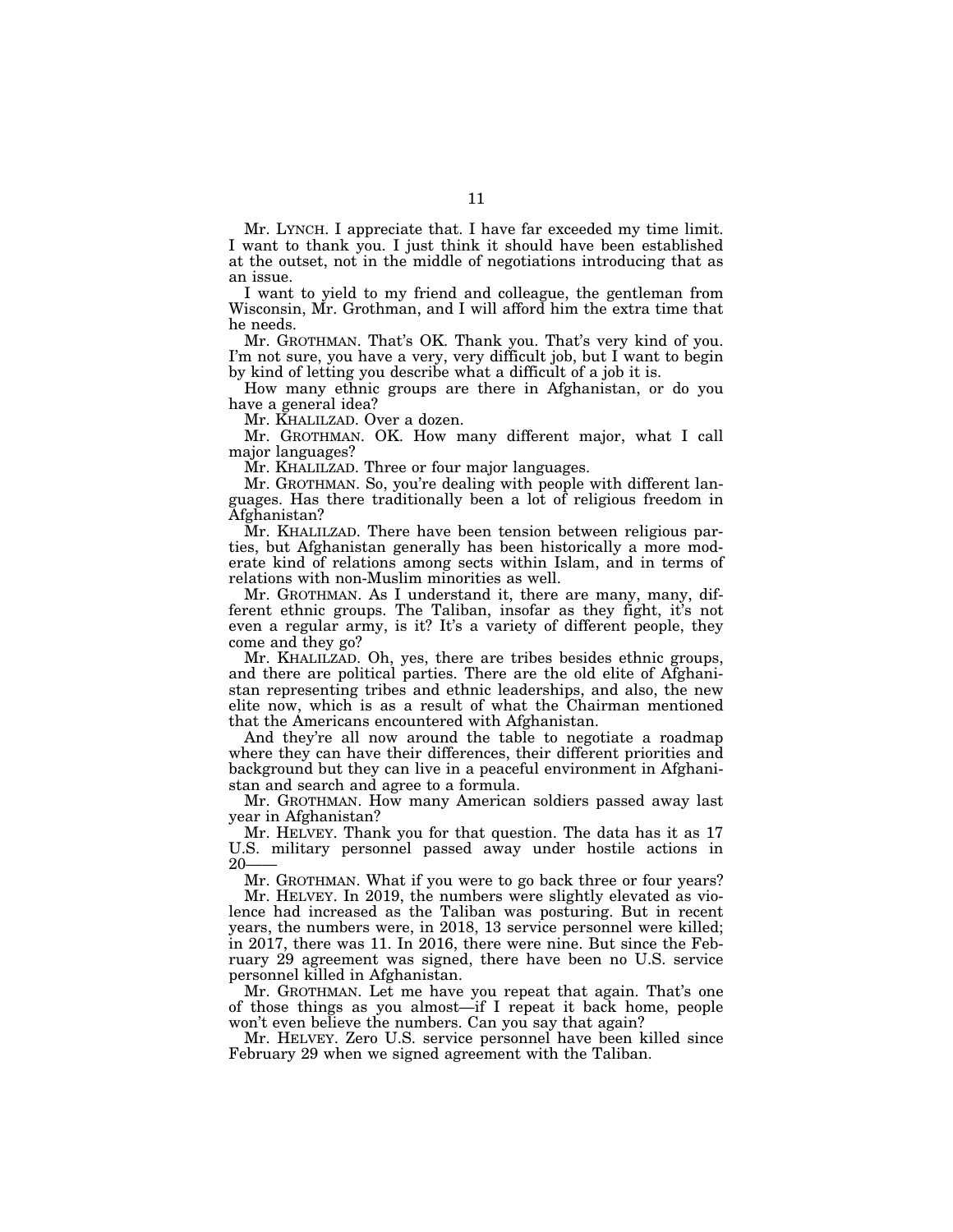Mr. GROTHMAN. Wow, so in the last seven months, no Americans have been killed in Afghanistan, right? That's what you're saying, seven months without any—that's a pretty incredible job you guys are doing over there.

OK. I think there are people who feel that you have got to hold some troops over there. It's important to hold some troops over there. But there are obviously people who feel, unless we kind of change some of the gender differences over there that, you know, we ought to maybe be a little bit—get more involved there. Are there any other countries around the world that if we begin to go down this path of America must get involved until they straighten things out, that you can imagine that maybe we also would have to get involved in, if that's the standard?

Mr. KHALILZAD. Well, we have very many instruments in our toolbox, and we stand proudly for the value that we had at our universal values, but different instruments come to be brought to bear. And on when there is a threat to the national security, the armed forces have their role and responsibility.

Mr. GROTHMAN. I am under the impression, for example, Pakistan will be a country that, you know, forced marriages, that sort of thing, not unusual, honor killings, right?

Mr. KHALILZAD. Yes. We, obviously, that is inconsistent and we, with our values, and we oppose it, but we don't send the armed forces to enforce that change. We use economic leverage, we need diplomatic leverage, political relations, assistance programs to shape behavior. And I think we will continue to have leverage in Afghanistan, and we would use that leverage to make sure that our values are respected, and to the maximum extent possible.

Mr. GROTHMAN. We have done that a lot already. It's a great thing. Yes, I agree with my subcommittee Chairman here. We have made a lot of progress, haven't we?

Mr. KHALILZAD. Historic progress.

Mr. GROTHMAN. And because the United States was there, right?

Mr. KHALILZAD. Afghans are living longer because of our presence. They are living longer, they are healthier than they were although, still there is a long way to go. More Afghans are—have access to education. More Afghans have access to telephones to communicating, and networking with each other and with the rest of the world. It is a different country than it was in 2001. And I keep telling them, when I talk with the Taliban, that this is not their father's Afghanistan, this is different Afghanistan, and they need to adjust and accommodate that change.

Mr. GROTHMAN. No, they're very nice, I just found something else here, and I will tell you, you know in the 20 years since we've been there, the population of Afghanistan has almost doubled? Did you know that? It's kind of amazing. OK.

Mr. LYNCH. The gentleman yields. The Chair now recognizes the distinguished Chair of the full Committee on Oversight, the gentlewoman from New York, for five minutes of questions.

Mrs. MALONEY. Thank you very much, and welcome to our panelists. Thank you very much, Mr. Chairman, for your determination to hold this hearing, and recognizing the responsibility of Congress to conduct oversight of the war in Afghanistan. Thank you, too, for your very sharp pencil pointing at how women and girls are treat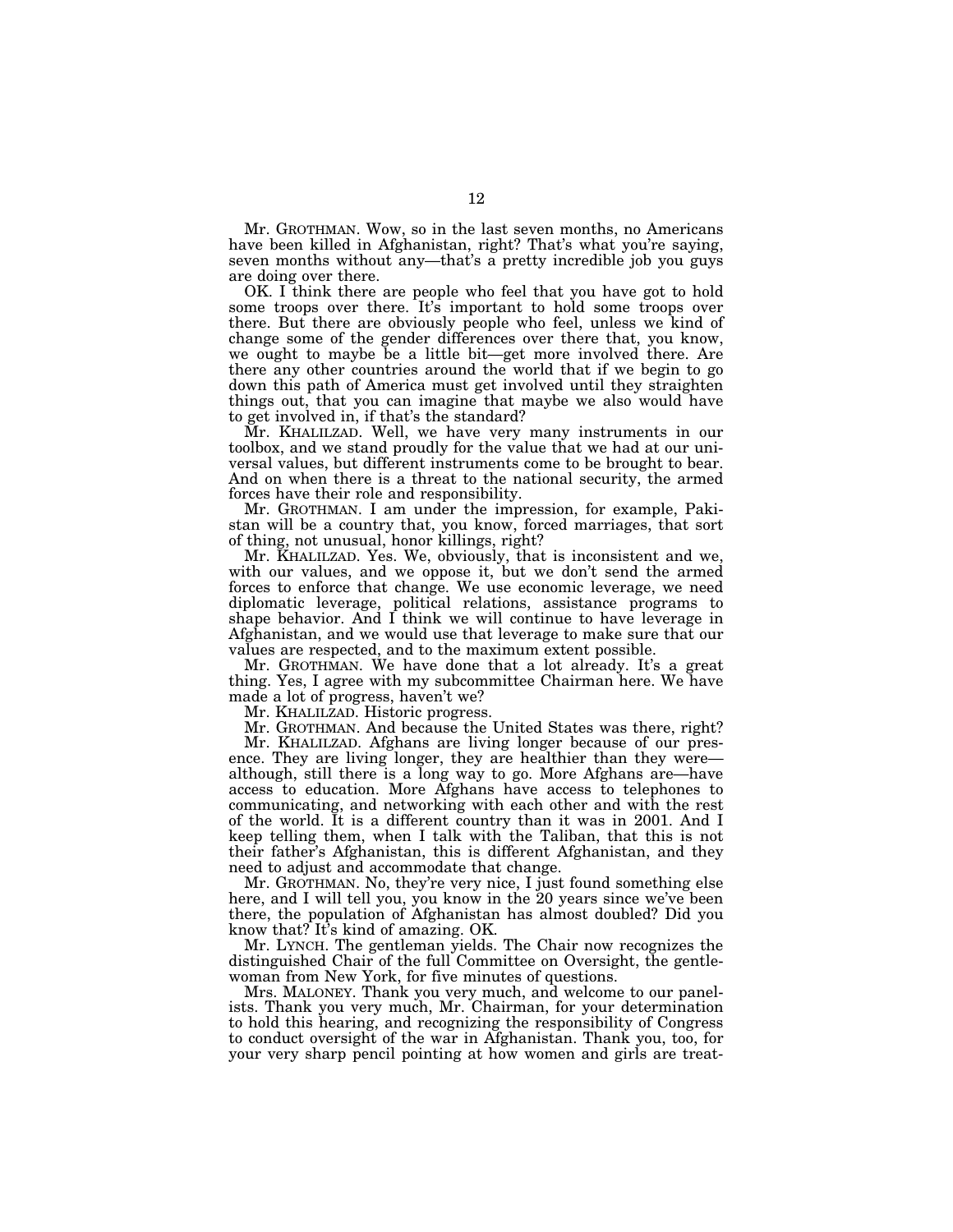ed. We know that when women succeed, nations succeed. And nations that respect their women and protect them have less violence, less terrorism, and it is an investment for peace in the world to advance the rights of women.

Mr. Ambassador, as a New Yorker, I am painfully aware of 9/11, where so many people were innocently killed in New York and the Pentagon and on Flight 93, going straight to our Capitol. Americans were just killed for being Americans in peaceful areas. And I remember the tapes, the advertisements, the propaganda coming out of Afghanistan from Osama bin Laden, and others: Come to Afghanistan. We'll train you to go out and kill Americans. This is where we plotted it. It's so easy. We're here freely living. We're training. Here are our training places.

We went into Afghanistan to make sure that they would not be training people to kill our allies and Americans and come back at us. Yet, I don't see anything in your agreement on February 29 that really makes sure that this does not happen again. And, in fact, over the weekend, the Former National Security Adviser McMaster said, and I quote, ''Terrorist organizations who pose a threat to us are stronger now than they were on September 10, 2001.''

So, I am concerned about the withdrawal of U.S. forces, will it leave a power vacuum that al-Qaida and other terrorist groups can exploit again to plot attacks against Americans and our allies? And your response?

Mr. KHALILZAD. Well, first, it's great to see you.

Mrs. MALONEY. Thank you, Ambassador.

Mr. KHALILZAD. And, of course, I share with you, I was in the White House when 9/11 happened. I remember that very vividly, and it affected my own life and the trajectory of my personal circumstances. So—and what you described the situation during that time is exactly right. But I respectfully disagree to say the terrorists in Afghanistan, in particular, are stronger today, al-Qaida, than they were at that time. And we did discuss that in another setting in detail, and I think you should ask the intelligence community to brief you on that.

With regard to going forward, the agreement with the Taliban, they have made commitments not to allow the kind of things that you said that were taking place at that time. No training, no fundraising.

Mrs. MALONEY. Mr. Ambassador, my time is almost up, and I would love more of a conversation in writing on how we can enforce and make sure any time there's any activity, we can come back in, or maybe we should stay until there's more security there.

But I do want to followup on the Chairman's questioning on women. In 2017, in a bipartisan way, we passed a very strong bill, the Women Peace and Security Act, that recognize when rights and status of women are protected, societies are less violent, there's less terrorism.

Yet, in the agreement signed earlier, there was nothing in it to protect the rights of Afghan women and girls, and we know that they were murdered for going to school, they were not allowed to learn, they could not work, they could not protect themselves in any way. And as our chief negotiator, you have said that the talks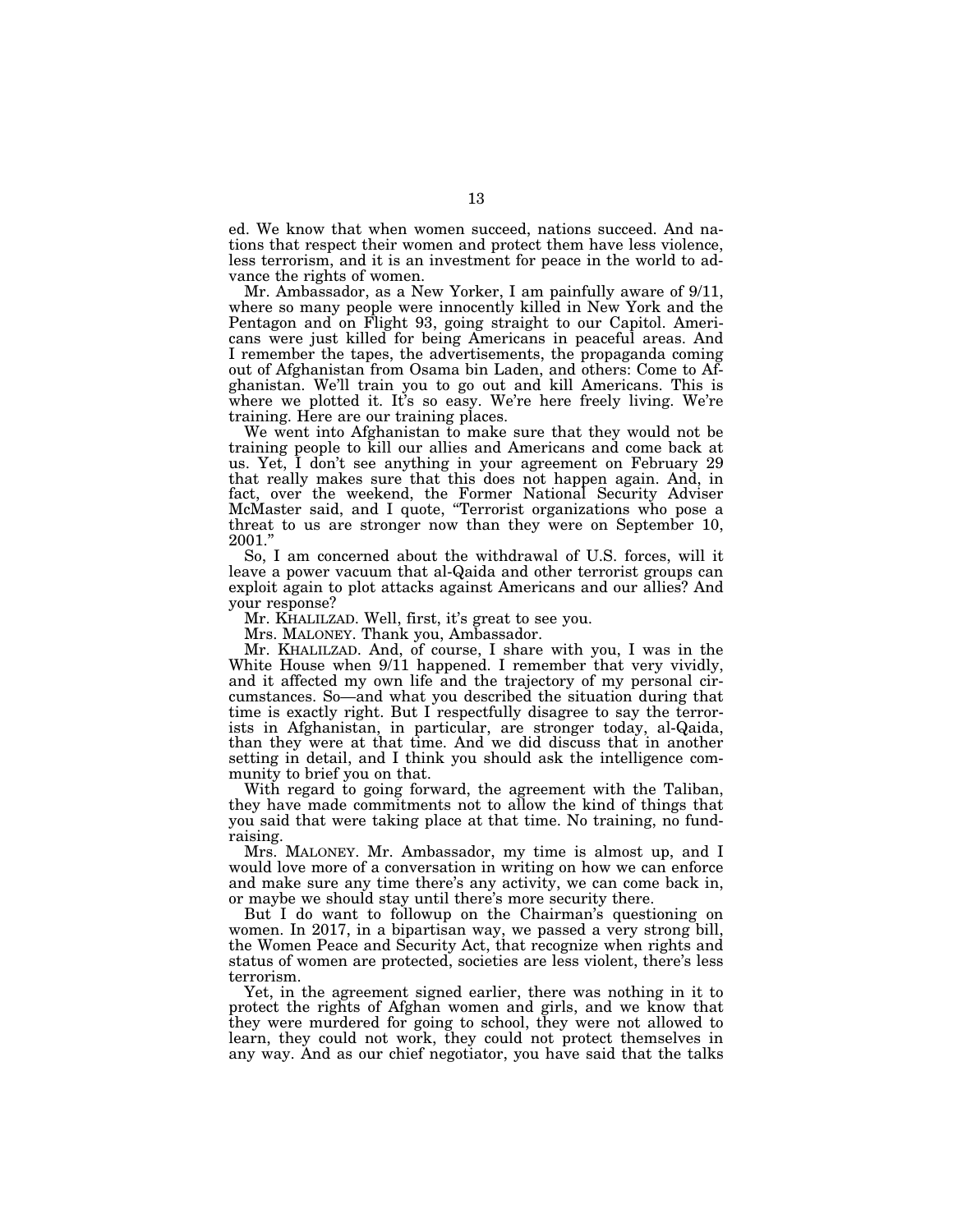have to be Afghan-led, and that's true. But we have leverage as the United States to stand up for the protection of women and girls. And I'd like, in your remaining time, to tell us exactly how you are going to protect them.

I also ask unanimous consent to place into the record a series of questions to be answered in writing as we followup on these negotiations. This is very, very important to our country——

Mr. LYNCH. Without objection, so ordered.

Mrs. MALONEY [continuing]. And, I believe, world peace. So, what was specifically in there to protect women and girls and to protect us from being attacked again?

Mr. KHALILZAD. Well, the protection regarding security, as I said, there are specific commitments by the Taliban.

Mrs. MALONEY. But is there enforcement? What if they do not do them? How do we-

Mr. KHALILZAD. We are free from the commitment that we have made. That's why I say it is condition-based. That means they don't deliver on the commitment, we don't have to withdraw forces. We adjust our force posture. Those are decisions that our management will have to make. But this is not an agreement that is based on trust. It is an agreement that is a package. What they do and what we do, and the two are linked with each other.

With regard to women's rights, the Afghan negotiations, the peace negotiations are not finished yet. We have had the phase dealing with terrorism and forces completed, but that has opened the door to two other issues, the future of Afghanistan and complete and permanent cease-fire. And I want to promise you, I assure you, I know of your strong commitment and feelings in this regard, and that reflects our values and my instructions that we will work very hard to make sure that the gains that have been made are built upon.

And we will press all sides in this regard, and we will have the leverage of future relations and assistance in addition to what is going on currently to advance the agenda that we have on our values and that I share. And you have been a champion, and I salute you for the work that you have done in this regard.

Mr. LYNCH. The gentlelady yields back.

Mrs. MALONEY. I yield back.

Mr. LYNCH. The Chair now recognizes the gentlewoman from North Carolina, Ms. Foxx, for five minutes of questions.

Ms. FOXX. Thank you, Mr. Chairman, and I may use up that extra time you took assuming my colleague didn't.

You know, I find it very interesting—I want to thank our witnesses first of all for being here. And I find it really, really interesting that our colleagues are here today castigating the work that's being done by the Trump administration to bring peace to Afghanistan, and focusing so much on the role of women.

I have been a fighter for women's rights and women's equality all of my life, but I find it really interesting that the hypocrisy comes out. I mean, we hear about the fight for women in Afghanistan. I remember very well when President Obama was President, the issue of Boko Haram, and the women being stolen away by Boko Haram. And every Wednesday for several years, we were asked to wear red on behalf of Boko Haram. Lots of statements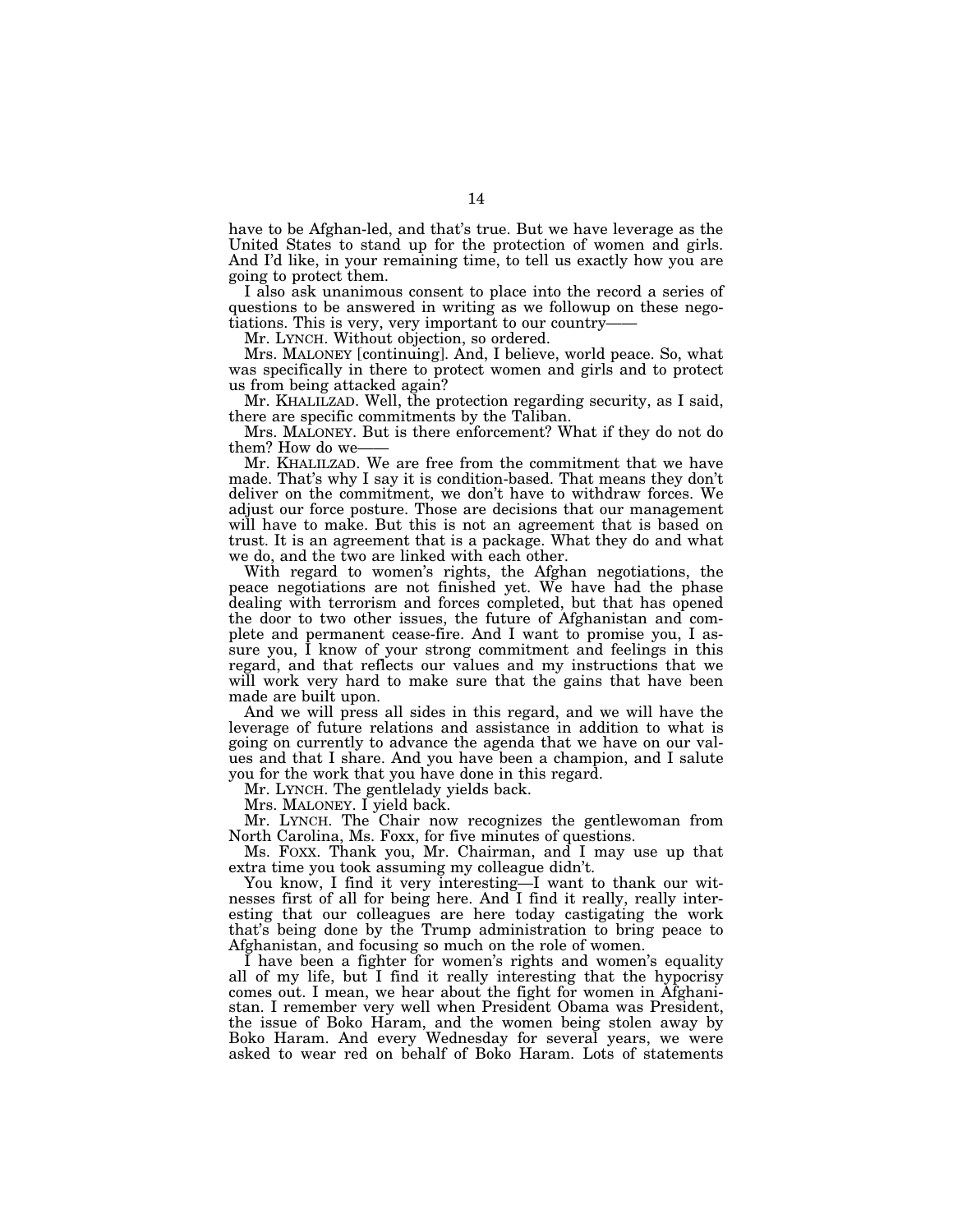made by the Obama Administration about getting these women back. Not a single one of those women was rescued under the Obama Administration. Nothing was done by the Obama Administration to advance the cause of women.

And yet, here we are raising this issue suddenly when the President is having such success in Afghanistan, suddenly this is being held up, there is a gold standard being held up here that was never held up under the Obama Administration.

So, I want to thank you both for the success that's being had in Afghanistan. We all want to see peace around the world. We want to see the senseless war ended. And I think it's very encouraging that since the agreement was signed, we have had no deaths of U.S. soldiers. We don't want any deaths of any soldiers under any administration.

Now, Mr. Ambassador, I'll get to my questions. You have said that a political solution, including a peace agreement among Afghans, is the only realistic option at the present time. I personally agree with you. Do you believe such a solution is achievable given that the Afghan Government and the Taliban are starting off negotiations very far apart?

Mr. KHALILZAD. Well, thank you, ma'am, for what you said. I want to also say that women also want peace. They want the war to end. I know many Afghan mothers who have lost their children to this war that has been going on for 40-plus years. So, we should not forget that.

As to the plausibility, likelihood of agreement between the government and the Taliban, I think they're under a lot of pressure from the people that he must come to an agreement. This Afghan negotiation, the search for peace is very popular, politically, among the Afghan people. I have seen a recent poll that shows the support, perhaps more than 80 percent of the population.

But you are right, there is a big gap between the two sides, and there will be difficulties and challenges, no doubt. But I believe that they have a serious opportunity, a real opportunity not present in the last 40 years, and thanks to the American diplomacy and the sacrifices of the men and women of our military, that this opportunity has been made available to them.

We will help them if they need that help to come together, but ultimately it is their decision, it's their responsibility. But difficult, yes, but possible, sure. Vital that they do for their own people and for their own country.

Ms. FOXX. Well, you know, there's a saying in this country, which I assume is probably true in any country in the world, If mama's not happy, then nobody's happy. And I agree with you, I don't think there are any more people, no one has a more vested interest in the safety of children than mothers. And I have no doubt that the mothers in Afghanistan are not happy with the loss of their children.

Would you talk a little bit more about the status of the troop draw-down based upon the joint agreement. And do you believe and the current trajectory, we'll continue to draw down troops, or will the timeline need to be revised?

Mr. KHALILZAD. I will ask David if he would comment on that. Ms. FOXX. Thank you.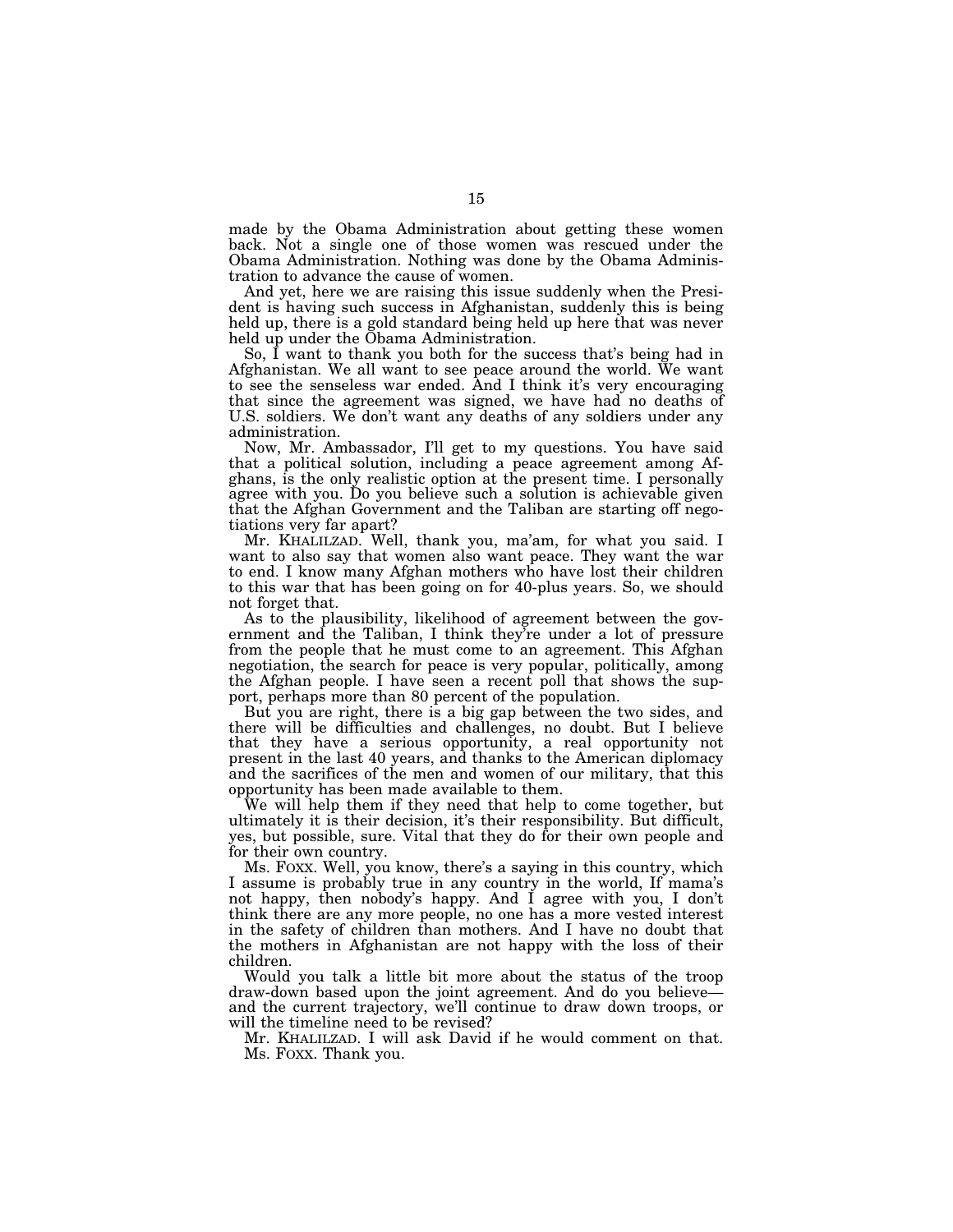Mr. HELVEY. Thank you for that question, ma'am. As I mentioned in my opening statement, since the signing of the agreement on February 29, we have reduced our forces per the terms of that agreement to 8,600 forces, and we have continued that reduction based on guidance and direction from the President and the Secretary.

Right now, based on the conditions, the plan is to achieve somewhere between 4,000 and 5,000 U.S. service personnel in Afghanistan by the end of November 2020. We have received no orders the Secretary has issued no orders to reduce below that level at that time. Obviously, the terms of the agreement specified zero by May 2021, but this is fundamentally, to use words that Ambassador Khalilzad has said, this is fundamentally conditioned-based.

So, we will be watching very carefully to assess the conditions, Taliban's compliance with its term—with the terms of its agreement, and that will be used to inform decisions on further and future withdrawals.

We can continue to perform the core elements of primary missions which is train, advise, and assist our Afghan partners in the counterterrorism mission. We are also providing for the security of the forces that are there within that number, based on the conditions that we currently see.

Ms. FOXX. And my assumption is, again, that future actions are based, as you said, on the conditions on the ground, and the fact that we've had no deaths since the agreement was signed is a very hopeful sign. And as long as things are going in the right direction, then we're very hopeful that we'll be able to withdraw on schedule. That's what I'm hearing you say, and I know we all pray that that is going to be the situation.

And with that, I yield back, Mr. Chairman.

Mr. LYNCH. The gentlelady yields back.

The Chair now recognizes the gentleman from Vermont, who has had many trips to Afghanistan, has been active on this issue for a very long time. We now recognize for five minutes Mr. Welch.

Mr. WELCH. Thank you very much, Chairman Lynch. And thank you, Ambassador. Really appreciate your presence here.

The question I ask is, if the Taliban ultimately prevails and is in charge in Afghanistan, what is the U.S. position or what is your recommendation with respect to providing economic assistance to that impoverished country; whereas I understand it, 90 percent of people are below the poverty line living on \$2 a day?

Mr. KHALILZAD. Thank you, sir. I don't accept the proposition, just for the , that the Taliban will prevail. We're in a stalemate situation.

Mr. WELCH. Let me interrupt here. Let's stay on that. I mean, first of all, I applaud your work, and I believe it is time for the United States to be out of Afghanistan, but I also think it's important for us to be clear-eyed about this.

Mr. KHALILZAD. Absolutely.

Mr. WELCH. As I understand it, the government that we've had in Afghanistan that we've supported has never had popular support, and the Taliban have refused to have direct negotiations with the elected government, and it's only having conversations with the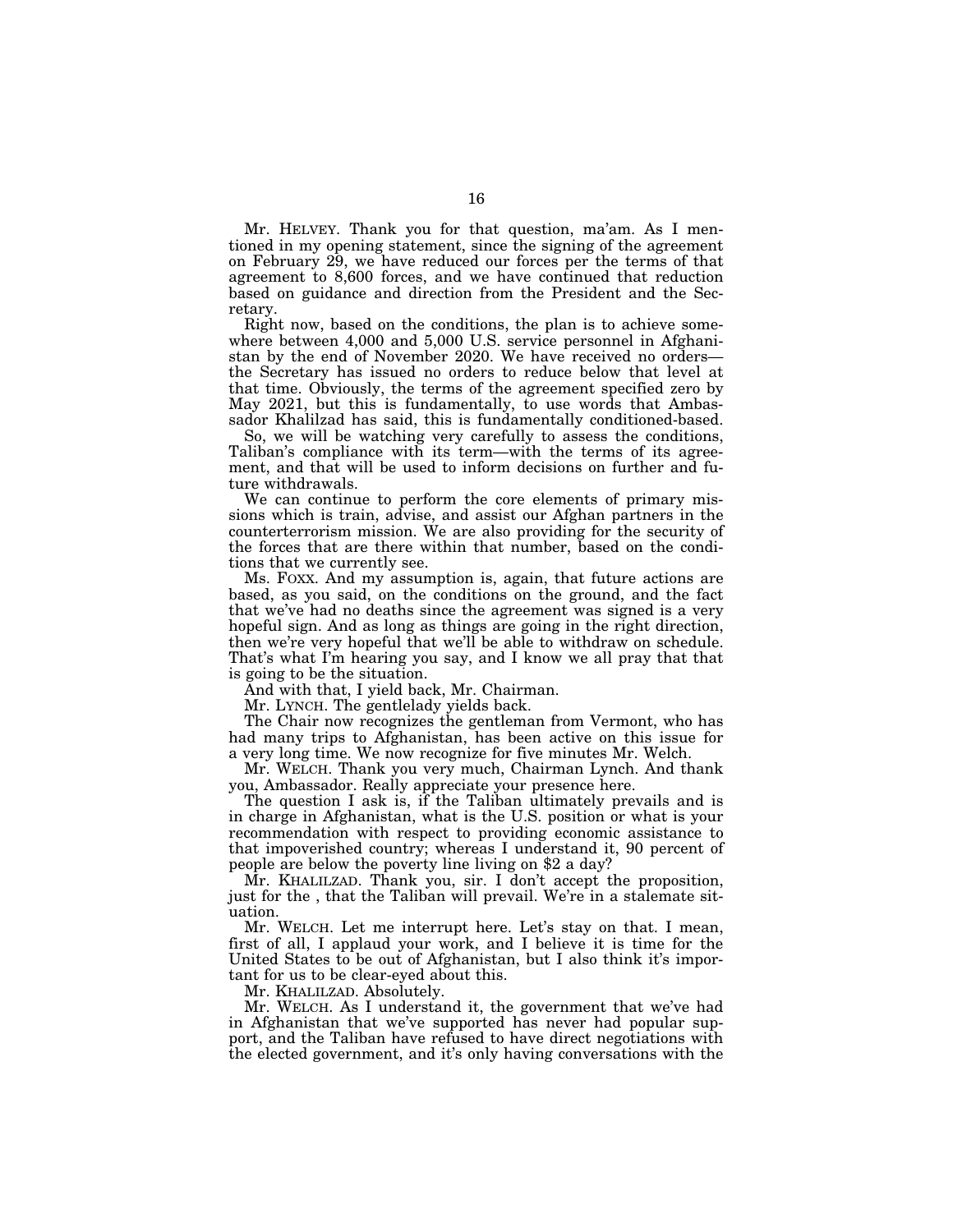government, the quote, ''elected government,'' as well as opposition leaders. Is that true?

Mr. KHALILZAD. Yes. Now they're negotiating, the Talibs, and that's an achievement of this effort that the government-led delegation, that includes political forces and inclusive, includes women, civil society, the Taliban and what said they wouldn't sit with the government, now they are sitting across the table with a government-led delegation.

Mr. WELCH. Here's where I want us to be clear-eyed. The elected government in Afghanistan has had one backer, and that's essentially the United States. We propped them up with troop support and with a trillion dollars of expenditures and hundreds of billions of dollars of aid, most of which has gone missing.

It is not unreasonable to expect that the Taliban that's managed to sustain itself is ultimately going to be in charge in Afghanistan. My question to you is, how does—what's the U.S. policy toward a government that may well be Taliban led?

Mr. KHALILZAD. Well, restating without repeating what I said about my assumption, but as far as assistance that Afghanistan needs, through the Taliban, we have legal and policy issues that preclude that at the present time. So, if the Taliban become part of a future government, what we would do is an issue for the United States, for Congress, and the executive branch should decide. Policy currently is we are not in a position to provide assistance to Taliban.

Mr. WELCH. Right. This second question is, in the negotiations, was there any discussion about the fact that throughout our time, throughout our time in Afghanistan, Pakistan in the tribal territories were used as safe havens, and what arrangements are made to diminish or eliminate the threat that comes to the United States through the continuation of the Pakistani safe havens?

Mr. KHALILZAD. Thank you for that important question. Part of the challenge, as you alluded to, is regional environment and Pakistan, in particular. The Pakistani leaders have been helpful for the effort that I have been making to encourage a political settlement. We also, as part of this effort with help from our allies, are looking at an agreement between Afghanistan and Pakistan that neither side's territory would be used against the other. And we're hoping that by the time that these other negotiations are over, we could also achieve as a success in that regard.

I think that one benefit of peace in Afghanistan is connectivity and trade and economic development in the region, and General Bajwa, said, the leader of the military forces in Pakistan, the nations do not develop; regions develop. And one potential implication and positive one is a greater economic trade and cooperation, and that links Pakistan/Afghanistan to central Asia for the benefit of all. Your point is obviously well taken.

Mr. WELCH. Thank you very much.

My time is up, Mr. Chairman. I applaud the success in getting some kind of peace arrangement, but I think we've got to be cleareyed that the likelihood is the Taliban will be in charge, that country will continue to be very impoverished, and the instability in that region continues.

Thank you.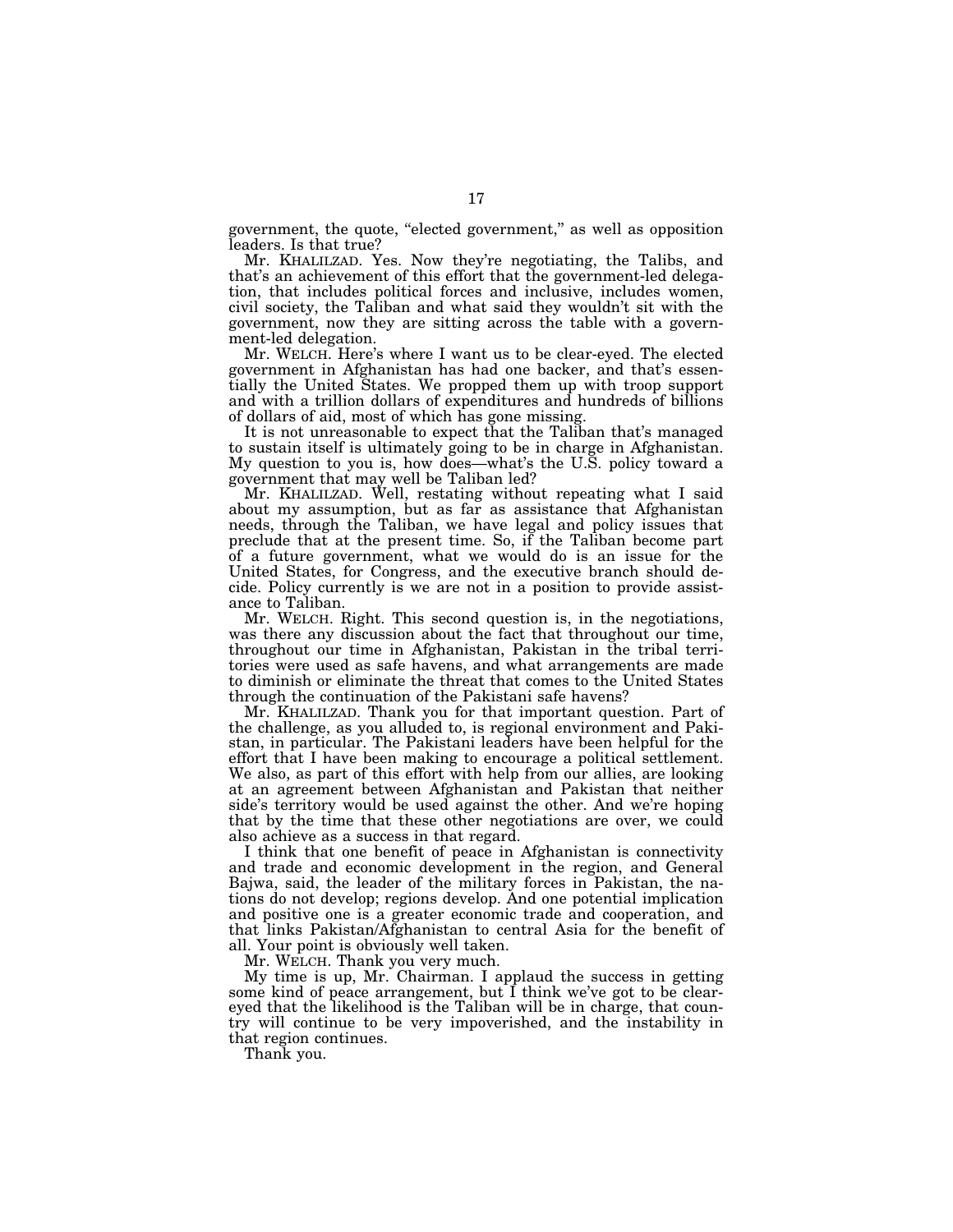Mr. LYNCH. Thank you. The gentleman yields back.

The Chair now recognizes the gentleman from Texas, Mr. Cloud, for five minutes.

Mr. CLOUD. Thank you, Chairman.

And thank you, Ambassador and Secretary, for being here. Appreciate the work. I think we all acknowledge the difficulties of working in that region, a region where we in America probably have more of a centralized national identity of Afghanistan than those actually living in Afghanistan. Very fractured, and then you're dealing with, of course, Taliban and the Afghan Government, which have kind of conflicting goals. It's been said that this is the longest war a number of times in this hearing, which—in our U.S. history.

Secretary, could you speak to the authorizations for our presence in Afghanistan? What authorities do we have to be there, is my question?

Mr. HELVEY. It's my understanding that we're there under the terms of the authorization, the use of military force post-911. And the mission that we have in Afghanistan is to conduct counterterrorism and then supporting that, as do our NATO mission, is for train, advise, and assist of our Afghan partners.

Mr. CLOUD. Right. So, our primary role is counterterrorism?

Mr. HELVEY. The U.S. role primary mission is counterterrorism with the train, advise, and assist.

Mr. CLOUD. Right. OK. I ask this because, you know, does humanitarian abuses—I mean, our founding documents talk about inalienable rights, but does humanitarian abuses of any nation give us authority to occupy or to invade a nation?

Mr. HELVEY. I mean, as Ambassador Khalilzad said, look, we want to live our values and our principles, and we have a number of tools that we can use to accomplish that and to advance those goals, advance those ideals.

Mr. CLOUD. Right.

Mr. HELVEY. Using military force is one of the tools that we have, but that's not the only tool that we have, and that's typically not the tool that we use to pursue those types of values and principles. I mean, there's economic tools, diplomatic tools, other aspects of our government and our country that we can use to advance those.

The mission that we have in Afghanistan, the reason why our military force is there, is focused on, as I've said before, ensuring that Afghanistan never again is a safe haven for terrorists that can strike the United States or our allies.

Mr. CLOUD. Right. I think we all hope for the best that in a negotiated peace we would be able to have the best settlement that would respect the human rights of all people through diplomatic channels. But I do think it's important that we recognize that the President was right to prioritize the drawdown of troops, the removal of troops from Afghanistan, while protecting the counterterrorism efforts there. You know, recognizing that threats have changed over the last 20 years and notably, of course, with China, even when we talk about human rights abuses, we can talk about what's going on through the international organized criminal activity that happens even through our border, and the women and chil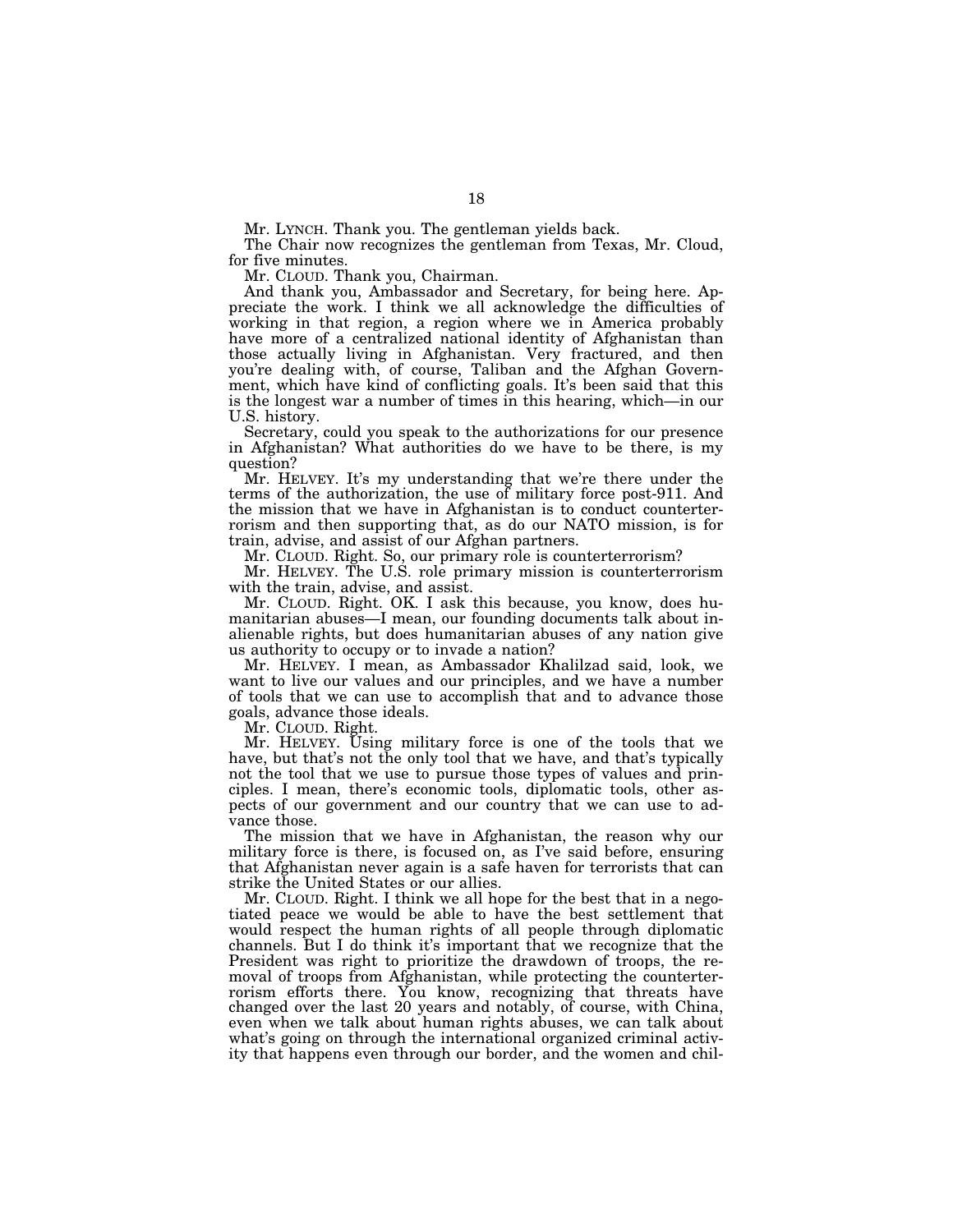dren that are affected in our communities because of that. So, it's important that we prioritize that.

Could you touch on, Ambassador, some of the notable successes and yet what are a couple of the notable challenges that remain in actually seeing the results of a negotiated peace?

Mr. KHALILZAD. Well, the successes are first in terms of Afghans is a start of peace negotiations between the government and the Taliban, which I have said is unprecedented, given the long war. And from our point of view, the successes, why we have the right to defend the Afghan Security Forces, their attack, but the Taliban have adhered to the commitment largely not to attack U.S. personnel and the U.S. Forces. And that's allowed us to be able to carry out the mission that we have, the core mission, that hasn't changed, but to do it at much lower numbers.

Mr. CLOUD. And you mentioned no U.S. casualties.

Mr. KHALILZAD. There is fewer U.S. casualties, including wounded, compared to the same period, if you compare it to last year or the same period of time. But I think that if we succeed—and I'm not assuming necessarily that we will. I mean, this is unpredictable, complicated, difficult circumstances—then we would have helped Afghanistan achieve the peace that they are yearning for the people, but at the same time, lower very dramatically the cost to ourselves. And hopefully—and that will be the test that there will be no terrorism from Afghanistan threatening the United States.

These are all objectives and we have work to do to achieve those goals, and there will be challenges and set backs, but I see among the alternative that we have that what we're doing is the best option for the United States and for Afghanistan, I might say so.

Mr. CLOUD. I had one more question. We know Iran and Russia are at work in the region trying to undermine our efforts, of course. How much of that is motivated by anti-American designs or how much of it is regional—trying to expand regional influence even against each other?

Mr. KHALILZAD. Well, for Iran, I believe, it's largely anti-American. And they would like to keep us entangled there and under pressure, suffering costs of different kinds. With regard to Russia, I believe where there is an American dimension, but they also have concerns like us about ISIS, which is a threat to them and their policy support for some elements is based on that, primarily based on that concern.

But they have been largely supportive of our diplomacy, as indicated in the Security Council or in the discussions that they have had with the Taliban encouraging them to agree to a cease-fire or reduction of violence and negotiating with the government. So, Iran is largely negative. Russia is mixed, in my view.

Mr. CLOUD. Thank you very much.

Mr. LYNCH. The gentleman yields back.

The Chair now recognizes the gentleman from California, Mr. Rouda, for five minutes.

Mr. ROUDA. Thank you, Mr. Chairman, and thank you for bringing us together for this hearing. And thank you to the witnesses as well.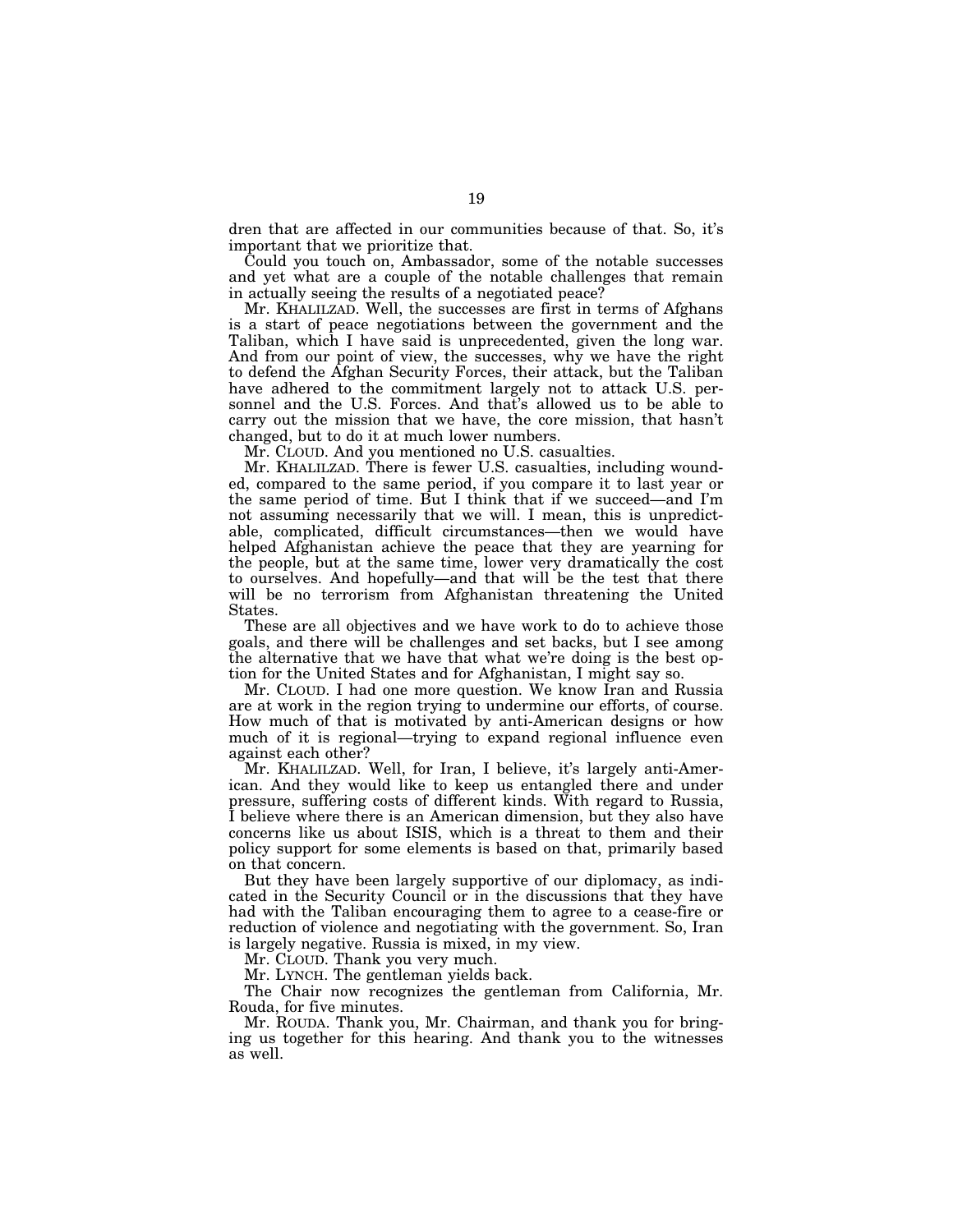By now, we are all very familiar with The New York Times story reporting that Russia offered bounties to the Taliban to kill U.S. soldiers. And we're not in a classified setting, so I won't ask anything about specific intelligence underlying this reporting, but like most Americans, I'm very concerned that Russia and other outside actors may be providing various levels of support to the Taliban and concerns that this administration has not stood up to Russian President Putin on behalf of our troops that are deployed overseas.

So, Mr. Helvey, at the unclassified level, can you speak to the support outside actors such as Russia and Iran are providing to Taliban and other forces within Afghanistan?

Mr. HELVEY. Thank you for that question. We are aware and we know that there are outside actors, including Russia and Iran, but also there's others that are engaged in malign influence in Afghanistan. Some of this has been through the provision of weapons funding and other types of support. Obviously, with respect to the specific question, as we are always looking at threats to our forces and we put the protection of those forces as among the top priorities that we have, as any commander would have. And since those reports have come out regarding Russian programs, we've been looking specifically to identify corroborating information. We've not yet found it, but we continue to look for that because we want to understand the threats and to be able to address them.

Mr. ROUDA. And as we've done the troop reduction and the anticipated troop reduction, have you seen an increase in that influence by these outside entities, these foreign countries?

Mr. HELVEY. We see a continued interest, a continued presence, and a continued effort to gain influence. I wouldn't be able to say if it's increased or decreased, but particularly with respect to lethal attacks or violence against U.S. military personnel as we've indicated before that we've had no U.S. combat deaths since we signed the February 29 peace deal with the Taliban.

Mr. ROUDA. Right. But it's not just U.S. personnel; it's also Afghanis, and also, support civilians for the U.S. military. But let me ask you, what do you see as the primary objective of Russia, as an example, in using this type of influence within Afghanistan?

Mr. HELVEY. As the Ambassador mentioned, yes, I think it appears that Russia's primary interests is related to expanding its influence in an area that it has historically had influence in. Some of it is related to its concerns over ISIS-K, ISIS Khorasan counterterrorism. Some of it is also related to frustrating the United States.

So, I think, you know, Russia's motivated by a number of interests in Afghanistan, and we've been watching that very carefully.

Mr. ROUDA. And I believe it was recently that H.R. McMaster, the former national security advisor, might have been on 60 Minutes, but he was talking about the alumni, for a lack of a better term, of ISIS and al-Qaida entering the country as foreign fighters. And can you talk a little bit about—and he said this is a much worse situation than what we saw previously. Can you talk about the influx of these foreign fighters and what that can mean to the instability in the region?

Mr. HELVEY. We are obviously watching, monitoring very carefully and vigorously pursuing our counterterrorism objectives. I'm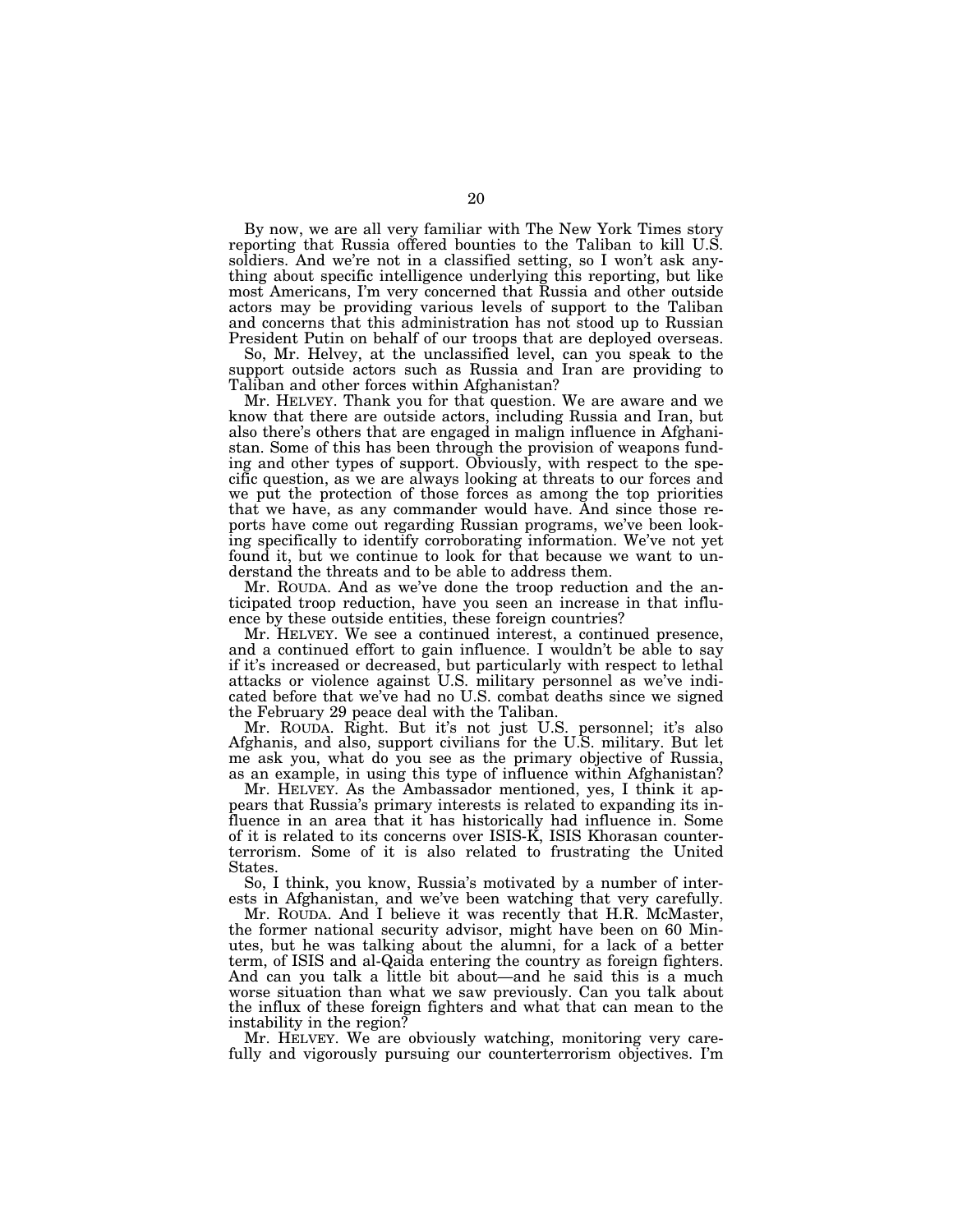not familiar with the comments that General McMaster made about that, but what I do know is that al-Qaida and ISIS Khorasan have been under tremendous amount of pressure in Afghanistan. That's one of the areas that we are very much focused in degrading and preventing those terrorist groups, or any others, from operating in Afghanistan from being able to use Afghanistan as a safe haven to plan, plot, and execute attacks against the United States.

Mr. ROUDA. And that leads me to my next question. I would actually like you to elaborate a little bit more on that, while we have—our counterterrorism efforts have had successes in Afghanistan, there's still aspirations within those terrorist organizations within Afghanistan. Can you talk about capabilities and aspirations by them?

Mr. HELVEY. I think it is clear that ISIS-K and al-Qaida and al-Qaida in the Indian subcontinent do have aspirations, and that's one of the things why we want to be able to maintain this pressure on the groups today, but also going back to the negotiations that we had with the Taliban and the commitments that the Taliban undertook with us. We are looking for making sure that the Taliban lives up to its obligations and its commitments to us with respect to counterterrorism. So far, they are not fully compliant, so we have work to be done there. I think we know that. The Taliban knows it.

And, ultimately, what we want to be able to see in Afghanistan is an enduring peace. And in that type of environment, the terrorist organizations, terrorist groups will not be able to operate, will not be able to plan, will not be present. So, that's the focus, and we're looking to get the Taliban to adhere to its commitments.

Mr. ROUDA. Thank you, Mr. Helvey. Thank you, Mr. Ambassador.

And I yield back.

Mr. LYNCH. The gentleman yields back.

The Chair now recognizes the gentleman from Louisiana, Mr. Higgins, for five minutes.

Mr. HIGGINS. Thank you, Mr. Chairman.

Ambassador, if you don't mind, please explain to those watching and to this committee, describe the economic conditions in Afghanistan, please, for a citizen, a resident of Afghanistan, describe the economic conditions.

Mr. KHALILZAD. My impression is that Afghanistan is a very poor country, of course, and the conditions have improved significantly compared to prior to U.S. engagement. As I said before, healthcare has improved, longevity has improved, per capita income has improved, but that's from a very, very low base in a country still extremely poor. Unemployment is high and income is unevenly distributed, but there is a very substantial part of the population. The President of Afghanistan in one of his statements recently said 90 percent of the population lived in poverty. That was his statement, which is worse than it has been sometimes in the past, but so it's a very, very poor country; dependent a lot on foreign assistance, especially American assistance, in terms of paying salaries and meeting its obligations.

Mr. HIGGINS. So, that assessment is reflective of my understanding and our research. And I think it's just important for the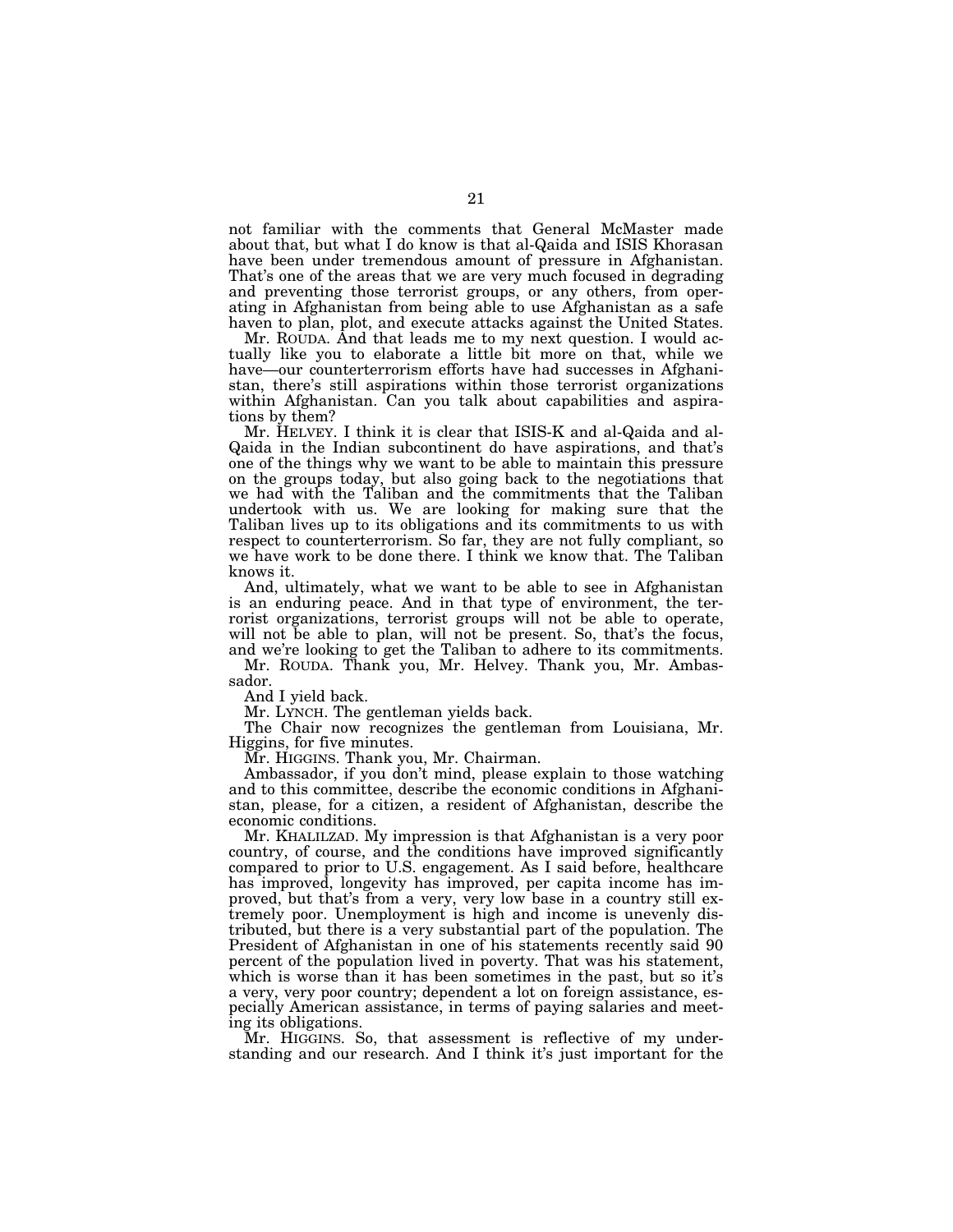Americans watching to understand just how economically challenged the people of Afghanistan are and, therefore, the importance of our current negotiations seeking a lasting peace and stability within the Nation to allow economic prosperity.

It's in my opinion, and I believe my colleagues on both sides of the aisle would agree, that economic stability can only be achieved if there's some stabilization regarding the elimination of conflicts, and therein lies the Taliban.

So, Ambassador, do you believe that the Taliban can be trusted in negotiations to eliminate terrorist training facilities and the tendency toward allowing terrorist training facilities or encouraging and developing terror training facilities within Afghanistan? Do you think that there's a chance that our peace negotiations can establish an environment within Afghanistan that will not afford the opportunity for terrorists to train and from which to perhaps launch attacks against the United States?

Mr. KHALILZAD. On the first point you made, I agree with you. And with peace and participation by all key forces in the country, there is an opportunity for Afghanistan to have economic development. They have mineral resources. They have a good geography in one way in terms of being a land bridge between Central Asia, which has vast resources and South Asia where the population and the markets. And, therefore, we're looking at with other donors and assistance, investment, trade to stabilize or consolidate any peace agreement.

On your second point, it's not a question of trust, Congressman; it is a question of making it in their interest not to allow that. And that is, the Taliban want to be accepted as a legitimate partner. They want to receive assistance and to have good relations, and we have to make those things that they need conditional and be continuously monitoring and reacting so that they deliver on the commitments that they have made.

They say they have learned the lesson from the past and that they will not allow terrorist to use the territory against us. And we've taken some steps and they've taken some steps, but we need to make it in their interest not to enter—necessarily rely on trusting them.

Mr. HIGGINS. Thank you for that answer.

Mr. Chairman, my time is expired. I yield.

Mr. LYNCH. The gentleman yields.

The Chair now recognizes the gentlewoman from Florida, Ms. Wasserman Schultz, for five minutes.

Ms. WASSERMAN SCHULTZ. Thank you, Mr. Chairman.

Ambassador and Mr. Secretary, while we're right to debate how we responsibly withdraw our troops from Afghanistan, I did as a senior member of the Appropriations Committee, and so I'm also concerned about the future of our continued nonmilitary and civilian assistance to the Afghan Government.

Since 2001, the U.S. has committed hundreds of billions of taxpayer dollars to support Afghan reconstruction, which has been critical to support the livelihoods of the Afghan people and especially Afghan women and girls. Now, I share the Chairman's concerns, both Chairwoman Maloney and Chairman Lynch, but the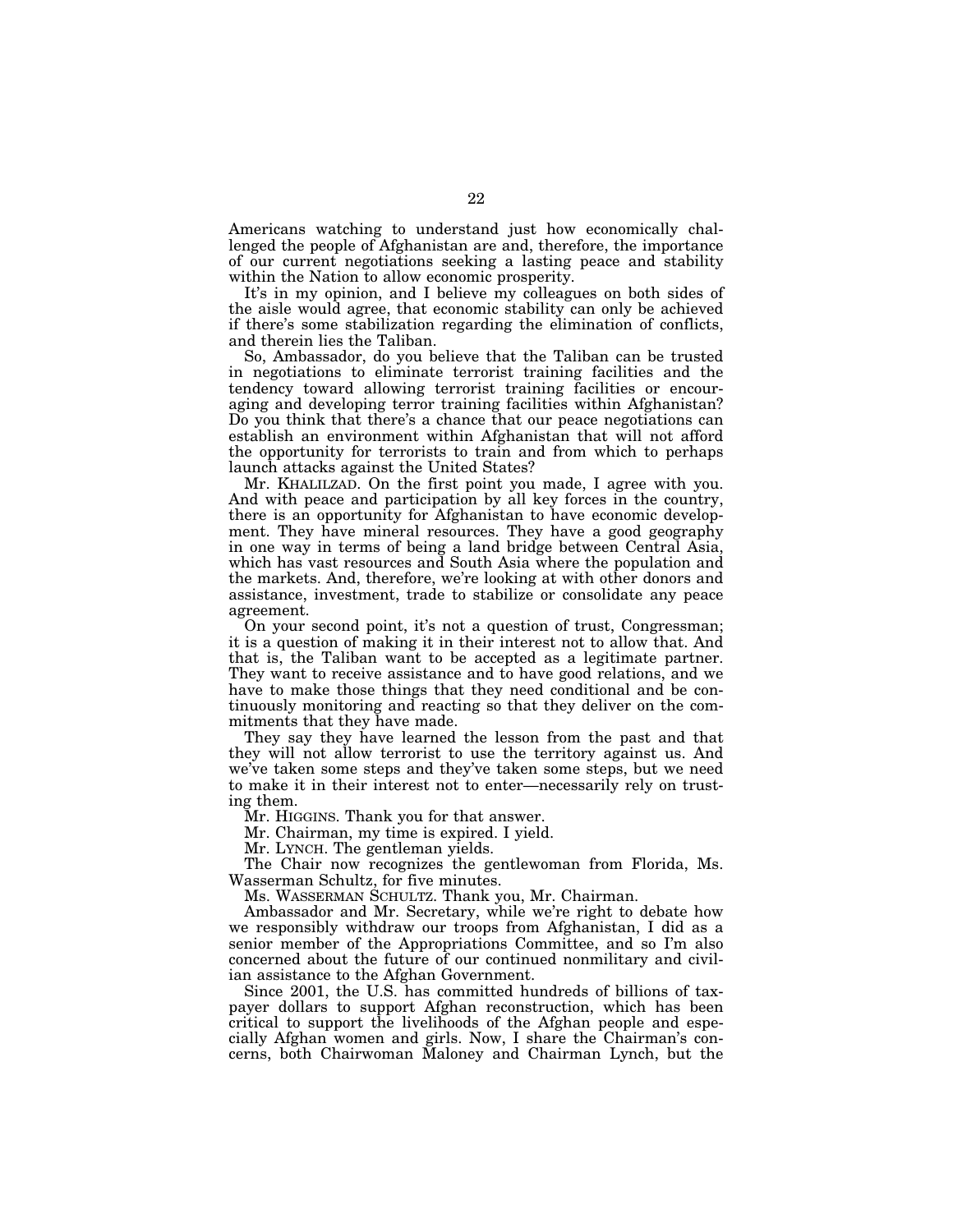U.S.-Taliban agreement reached in February does not explicitly protect the rights and status of Afghan women and girls.

So, Ambassador Khalilzad, will the State Department and USAID continue to provide gender-related programming in Afghanistan regardless of what happens during intra-Afghan negotiations?

Mr. KHALILZAD. Well, we are committed to support the Afghan Government and both economic assistance and humanitarian assistance to Afghanistan, and that's where we are right now.

Ms. WASSERMAN SCHULTZ. Right. But I'm specifically asking you, will the U.S. continue to provide gender-related programming in Afghanistan regardless of what happens during intra-Afghan negotiations?

I'm concerned about the—what I've seen as a reduction in the prioritization of the continued rights and progress of Afghan women and girls. I mean, you're the chief negotiator in Afghanistan. Making sure that—are you having conversations with Secretary Pompeo, Administrator Barsa, Director Richardson, about continuing the absolute necessity to continue these vital programs?

Mr. KHALILZAD. We have said—I've been instructed to say and the Secretary himself has said, while we want to reduce the military costs through these negotiations to achieve peace for the Afghans and our own security, we are committed for the long term in terms of Afghanistan, providing assistance to Afghanistan, and that we anticipate that given that we want the long-term partnership to include assistance, including on issues that you have described. That has been a general directive that I'm operating under.

Ms. WASSERMAN SCHULTZ. Is it a priority of the administration to include in the negotiations and the ongoing assistance that we provide to the Afghan people that there is continued advancement and improvement of the rights of Afghan women and girls? I'm not hearing you even say the word "women and girls."

Mr. KHALILZAD. The rights of women and girls and minorities, indeed of all Afghans, but especially those that you mentioned, is a high priority of the United States and that will remain so.

Ms. WASSERMAN SCHULTZ. OK. What about other foreign assistance, development, and reconstruction programs? Should U.S. assistance be sustained regardless of the U.S.-Taliban agreement or ongoing intra-Afghan talk?

In March 2020, Secretary Pompeo announced that the U.S. would withhold a billion dollars in assistance to Afghanistan due to political impasse between leaders in the Afghan Government. I'd like to know where we are in ensuring that we understand what the criteria are for continuing that assistance.

Mr. KHALILZAD. On future assistance, and you also referred to the negotiations, of course, it depends what happens in these negotiations and what decisions the Afghans make. And our decisions regarding assistance will be influenced by the decisions that they make. So, while we would like to have long-term partnership and assistance program to the Afghans, but that will depend obviously on implementation on what the agreement is in terms of our interests and our values, and we'll decide based on that.

Ms. WASSERMAN SCHULTZ. OK. In June, Ambassador, you told reporters, quote: ''I think the money is cut and the implementation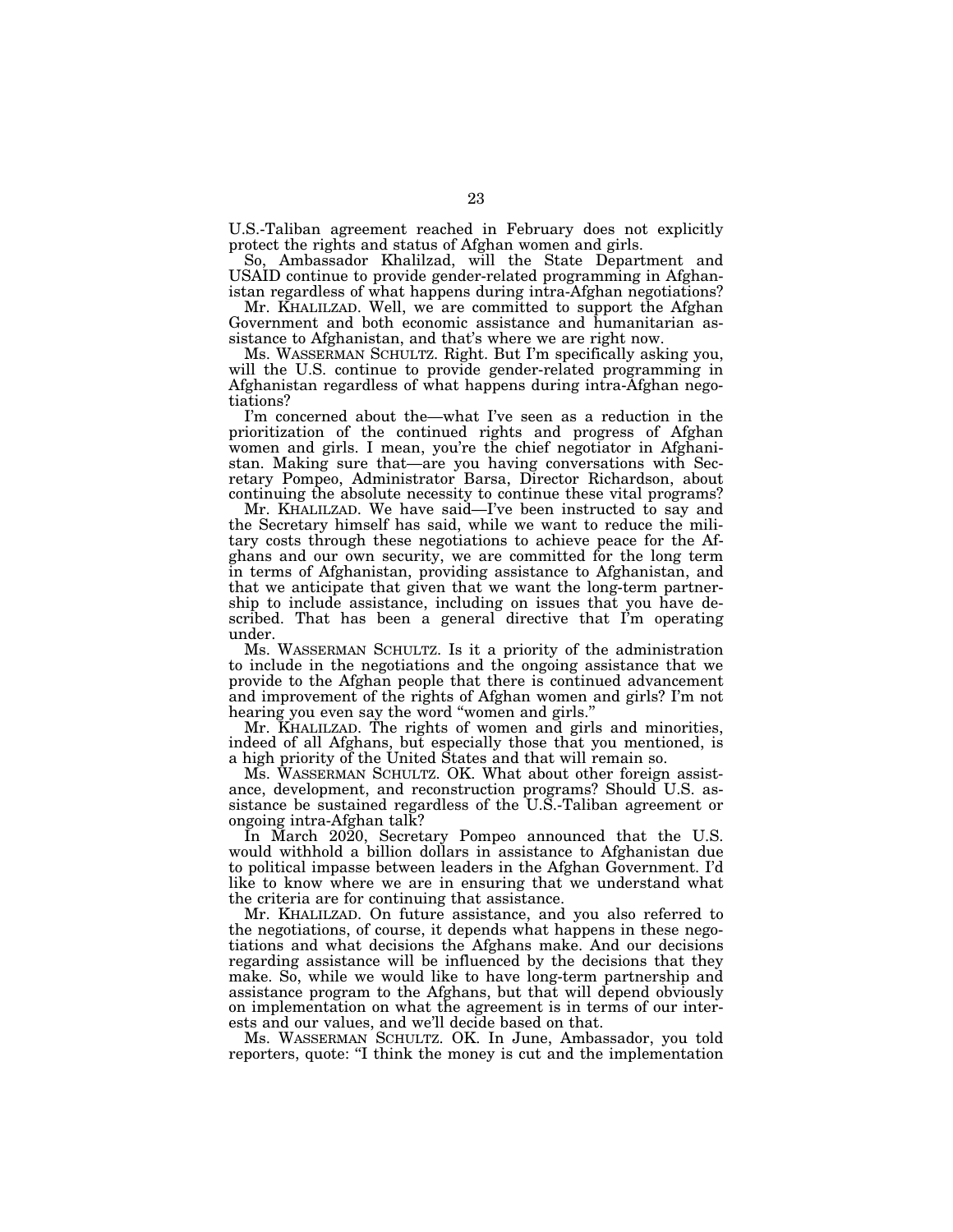is with the Pentagon.'' But the Secretary, Secretary Pompeo said the political impasse was, quote, resolved, implying that the reduction in U.S. assistance would not take place.

So, Mr. Helvey, did DOD suspend a billion dollars in assistance from Afghanistan, which I would assume would have been without congressional authorization or notification, or do you still plan to?

Mr. HELVEY. Thank you for that question, ma'am. The Secretary is still making a decision on how he'd like to move forward with a reduction in ASF, Afghan Security Forces, funds for Fiscal Year 2020 per the announcement that Secretary Pompeo made. But if I could just offer that, you know, support for the Afghan National Defense and Security Forces through the Afghan Security Forces fund, or ASF, is now perhaps more important than ever.

You know, we believe that a strong and capable ANDSF focused on combating terrorist threats in defending the Afghan people is going to be our best chance supporting and defending U.S. interests.

Ms. WASSERMAN SCHULTZ. Thank you. I yield back the balance of my time.

Mr. LYNCH. The gentlewoman yields.

The Chair now recognizes the gentleman from Tennessee, Mr. Green, for five minutes.

Mr. Green, you may need to unmute. I know you're out there.

The Chair now—while we're trying to find Mr.—while we're trying to find the communications with Mr. Green, we're going to call on Ms. Kelly from Illinois for five minutes.

Ms. KELLY. Thank you. Trying to get to my questions. Thank you, Mr. Chair.

A few months after taking office, President Trump outlined a new strategy for the United States and Afghanistan. During an August 2017 speech, he stated: Conditions on the ground, not arbitrary timetables, will guide our strategy from now on. America's enemies must never know our plans or believe they can wait us out.

But three years later, Trump seems to be doing exactly the opposite of what he promised to do.

Under the February 29 peace agreement, the United States agreed to reduce the number of troops in Afghanistan from about 13,000 to 8,600 by mid-July 2020, followed by complete withdrawal by May 2021. And despite repeated administration assurances that our withdrawal from Afghanistan is, quote, conditions based, President Trump has allegedly, and I quote: Repeatedly voiced a desire to leave Afghanistan sooner than the timetable laid out in the February 29 peace agreement.

The facts on the ground seem to bear that out. In mid-June, CENTCOM Commander General McKenzie announced that the United States had already met its commitment to reduce U.S. troop levels in Afghanistan to 8,600, almost a month ahead of time. General McKenzie also recently told Voice of America that the U.S. would be down to about 4,500 troops in Afghanistan by late October, which is consistent with the President's stated aspirations to have fewer than 5,000 troops in Afghanistan by the 2020 election.

Ambassador, what incentive do the Taliban have to meet their commitments under our agreement with them if the U.S. is with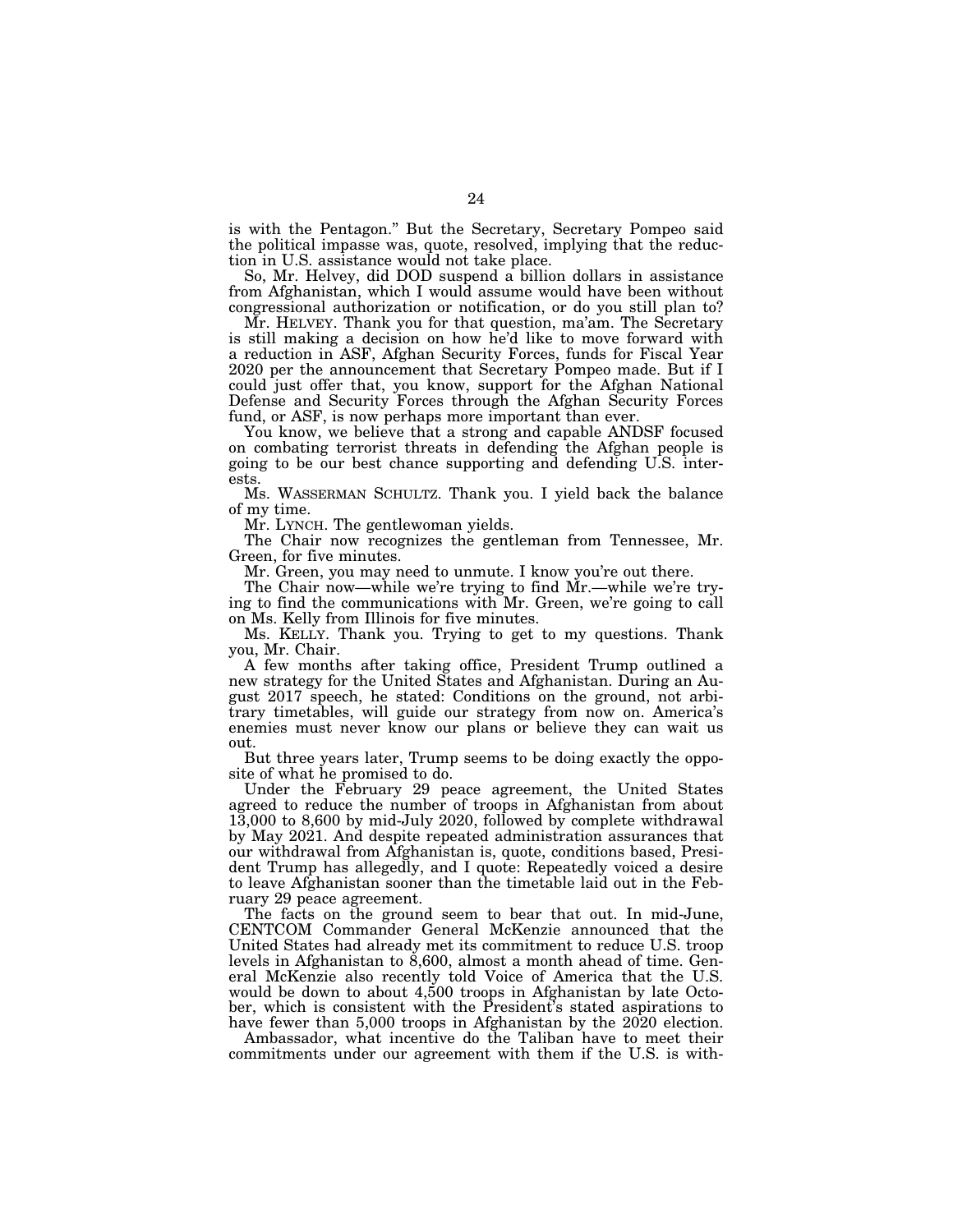drawing forces even faster than the timeline detailed in that same agreement?

Mr. KHALILZAD. Thank you, Congresswoman. I want to say that the agreement that I have negotiated to adjust forces downward depending on conditions. And although there have been reductions that you describe, that those reductions has not meant that we cannot do the mission that our forces have. But I believe that once we get to 4,500 or so, as you said, between 4,000 to 5,000, we would have to evaluate before we reduce further, based on the agreement, whether the conditions are such that further reduction will not undermine our ability to carry out the mission that the United States is committed to in Afghanistan.

I believe the Taliban would like us to leave and they think we want to leave. And I've said, true, we would like to leave, but departure depends on the conditions. If they can deliver on the commitment they have made, then we would like to withdraw our forces and bring the troops home. And if we are to stick to that agreement, we need to implement condition-based adjustment downward in forces or adjustment in forces, and I believe we are committed to the terms of the agreement.

Ms. KELLY. Has President Trump or anyone in the White House ever told you that U.S. force levels in Afghanistan should be reduced to a certain level by November 2020 election? And what about Secretary Pompeo? And if they have discussed this with you, what number did they say?

Mr. KHALILZAD. Well, as you said, the CENTCOM Commander has said what the forces would be by November or in November, which is between 4,000 to 5,000. But I know, I would like to ask David to comment further, that our Defense Department, our military leaders believe that with those forces, the 4,500, we will be able, given the conditions present, able to do the mission, which is go do counterterrorism and to, with allies, help the Afghan forces.

Ms. KELLY. And, Mr. Helvey, has Secretary of Defense Esper ever told you that U.S. force levels in Afghanistan should be reduced to a certain level by November 2020 election?

Mr. HELVEY. Ma'am, what the Secretary of Defense has said to me and publicly is, you know, we're looking to get to between 4,000 and 5,000 troops in Afghanistan by the end of November 2020.

Ms. KELLY. OK. Thank you.

My time's almost up. I yield back.

Mr. LYNCH. The gentlelady yields back.

The Chair now recognizes the gentlewoman from the Virgin Islands, Ms. Plaskett, for five minutes.

Ms. PLASKETT. Thank you very much, Mr. Chairman, and thank you for holding this hearing. I just want to share that I share your view that while the start of the Afghan negotiations is an important step in ending decades of conflict, we cannot assume that it will inevitably lead to peace.

With the U.S. withdrawing forces from Afghanistan, we have lost much of our leverage against the Taliban to hold them to their commitments, especially their promise to sever ties with the terrorist organizations and to continue negotiations with the Afghan Government. In a May 2020 report, the U.N. Security Council found, quote: The Taliban regularly consulted with al-Qaida during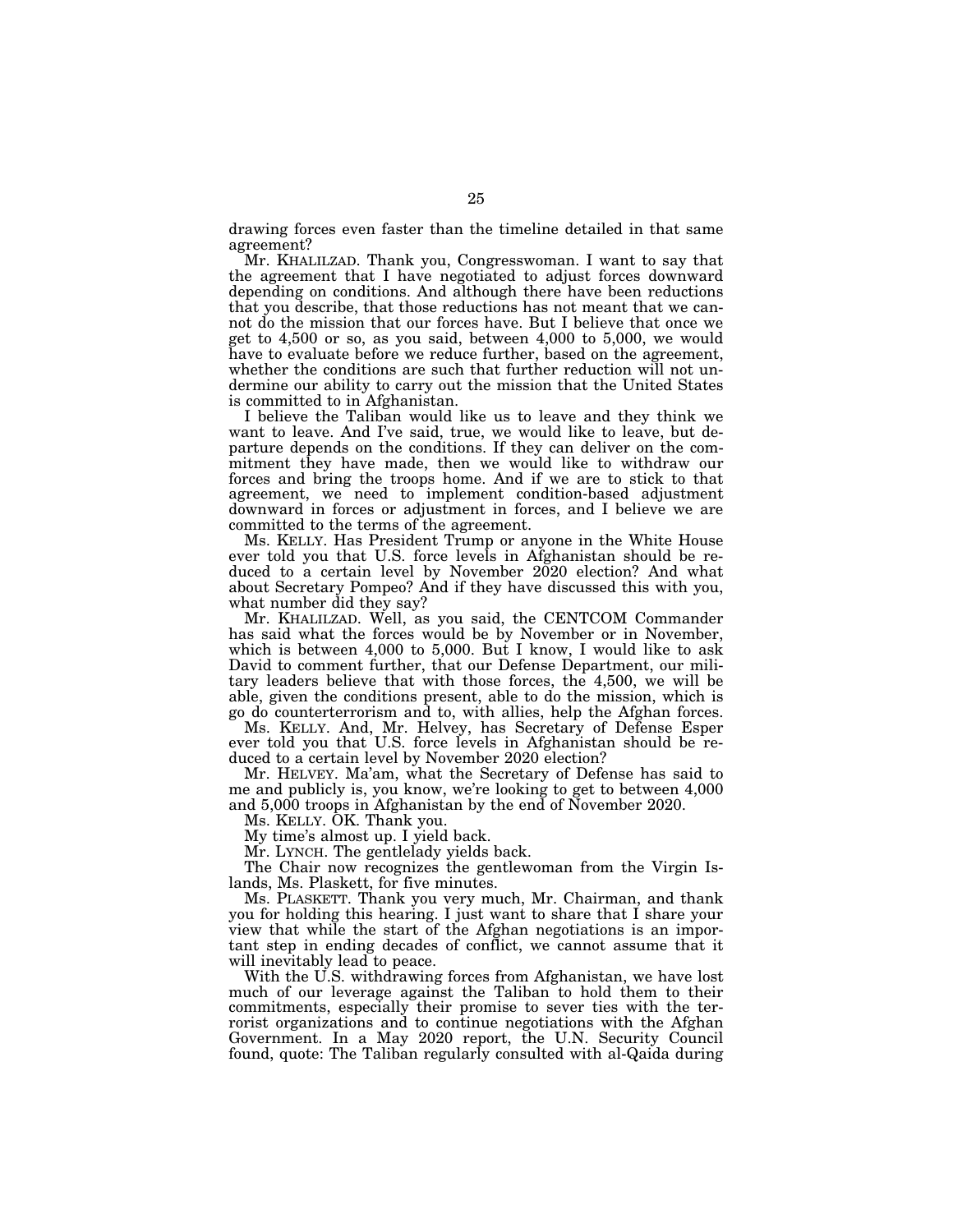negotiations with the United States and offered guarantees that it would honor their historical ties. Al-Qaida has reacted positively to the agreement with statements from its acolytes celebrating it as a victory for the Taliban cause and less for global militancy.

And then in August, the lead inspector general for Operation Freedom's Sentinel released its quarterly report to Congress, which covers the periods of April 1 to June 30, 2020, several months after the U.S. agreement with the Taliban. And that report found that the Taliban continued a high tempo attack targeting the Afghan National Defense and Security Forces and maintained its ties with al-Qaida, conducting some attacks alongside members of al-Qaida's regional affiliate al-Qaida in the Indian subcontinent.

Ambassador, Ambassador Khalilzad, do the Taliban still maintain ties with al-Qaida?

Mr. KHALILZAD. First, Congressman, thank you. You stated that the intra-Afghan negotiations is a positive development. I agree with you. But that wouldn't have been possible without the agreement and without the condition-based adjustment in the force. This is a package.

With regard to terrorism, al-Qaida, in this setting what I can say is that the Talibs have taken some steps based on the commitment that they have made, positive steps, but they have some distance still to go. And whether we go further down beyond that 4,500 will be contingent on them delivering on the commitments that they have made. So, we are in the middle of the process and the picture that is

[inaudible] progress, but it's not completed. Neither has our force reduction——

Ms. PLASKETT. So, Ambassador-

Mr. KHALILZAD.—our withdrawal has not been completed, and the two things are very much alike.

Ms. PLASKETT. So, Ambassador, would you say that that means, sir—excuse me, does that then—would you then say that they still maintain some ties with al-Qaida? Is that what you're saying?

Mr. KHALILZAD. As I said before, in this setting what I can say is that they've taken some positive steps. We look for more steps before we are satisfied, and——

Ms. PLASKETT. So, more steps meaning——

Mr. KHALILZAD.—I believe that once we reach to 4,500, we would do an evaluation of ties and actions that they've taken and make decisions based on that.

Ms. PLASKETT. Thank you. So, the fact that they need to take more steps would lead me to conclude, sir, that you do, in fact, agree that there are still some ties with al-Qaida if more steps need to be taken. Are there benchmarks or indicators that the United States is using to monitor the extent to which the Taliban continue to maintain those relations with al-Qaida or with terrorist groups?

Mr. KHALILZAD. Yes. We are monitoring that very closely. We have an interagency jointly chaired by Defense and state monitoring compliance of Taliban compliance with regard to commitments they have made.

Ms. PLASKETT. Thank you. We all know—and thank you for your testimony—a lot is at stake here with the start of the intra-Afghan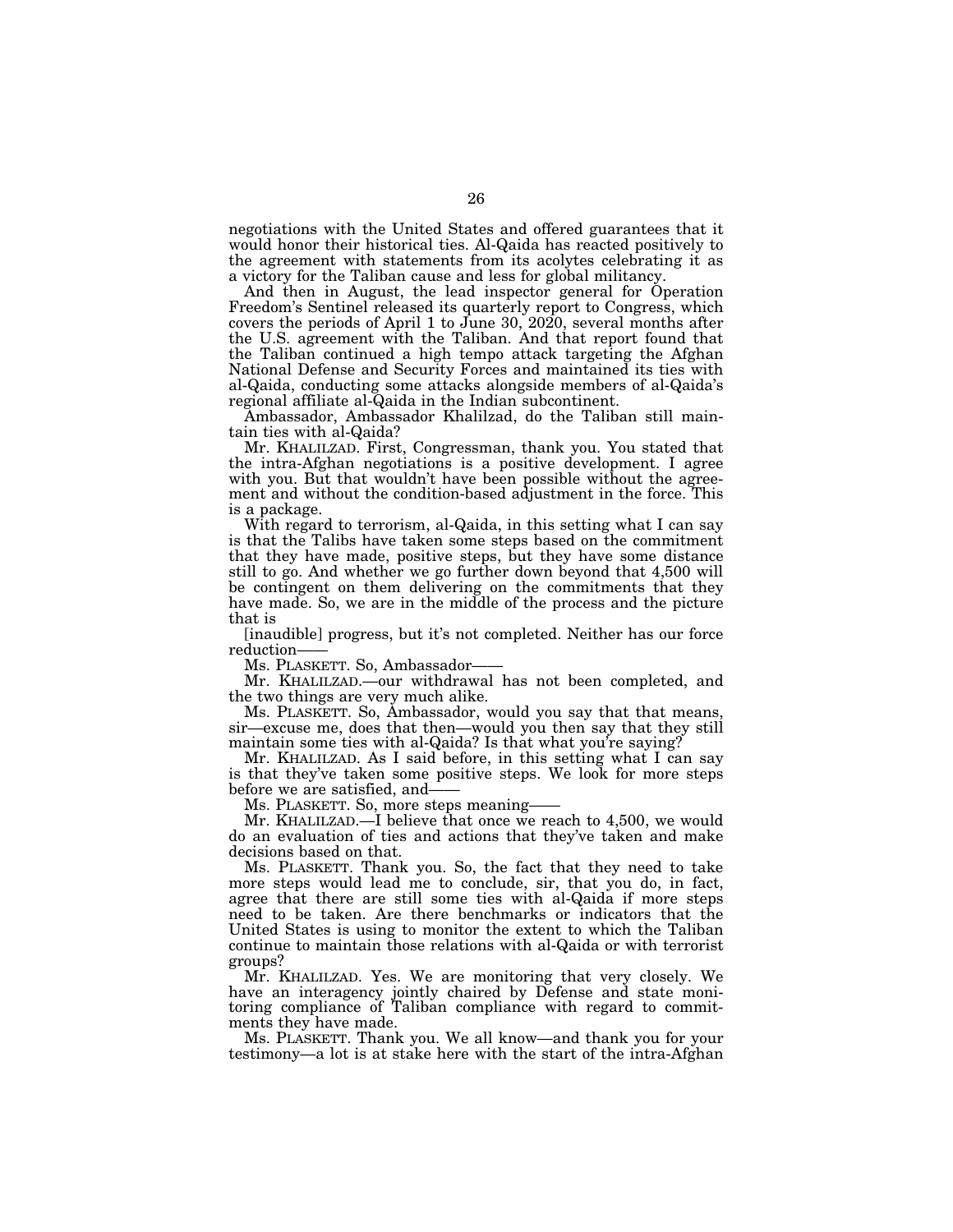negotiations. If these discussions fall apart, the Afghan people will suffer and our homeland security could be at risk. While we all hope for a peaceful resolution to the conflict, what do you think will happen if negotiations between the Kabul Government and the Taliban do not succeed?

Mr. KHALILZAD. Well, we hope that they will succeed, and we will do all that we can to be helpful. This is a historic opportunity for Afghan leaders. The people are tired of war. They want an end to the war. We will protect our interest, of course, in all circumstances, but the Afghan people will suffer if there is no peace agreement.

Ms. PLASKETT. So, the Afghan people will suffer if there's no negotiation, if it's not successful. And as you have said, your government will do what's necessary to protect its interests?

Mr. KHALILZAD. I did.

Ms. PLASKETT. Thank you.

Mr. Chair, I yield back.

After almost two decades of war, it would be devastating if the Taliban were able to wrest control of Afghanistan from the Kabul Government and al-Qaida were able to regain the safe haven enjoyed prior to September 11.

I yield back.

Mr. LYNCH. The gentlelady yields back.

The Chair now recognizes the gentleman from Kentucky, Mr. Comer, for five minutes.

Mr. COMER. Thank you, Mr. Chairman.

I want to thank you and the ranking member for holding this very important hearing. I don't think I need to remind anyone in here that public opinion on the war in Afghanistan is very strong with an overwhelming majority of Americans now favoring a withdrawal and an end to this very long war.

I have to mention that I'm proud to represent Fort Campbell Military Base in Ft. Campbell, Kentucky. We've had a lot of brave women and men serve, currently serving in Afghanistan, have given their lives, have gotten injured for the cause, and I appreciate their service. I also represent many National Guard units in Kentucky that have had many forces in Afghanistan over the years.

Ambassador, you mentioned success. We all want to see success in Afghanistan. What, sir, is your definition of success and when would that success be achieved?

Mr. KHALILZAD. Thank you, sir. Of course, long-term success is in Afghanistan the end state, which we want the country that's at peace within it and with the neighbors, that doesn't pose a threat to the United States or our allies, and respects the human rights of its citizens and that they end the conflict with each other and there is permanent cease-fire.

But that end—getting to that end will be through stages. And right now, we are at the stage of start of the negotiations among Afghan in regard to the future of Afghanistan. And we have the commitments from both the government and the Taliban on terrorism-related issues to us. So, this is not an act that magically we get to the end point. It goes through process and stages and steps by all sides, and we are in a hopeful moment. There will be difficul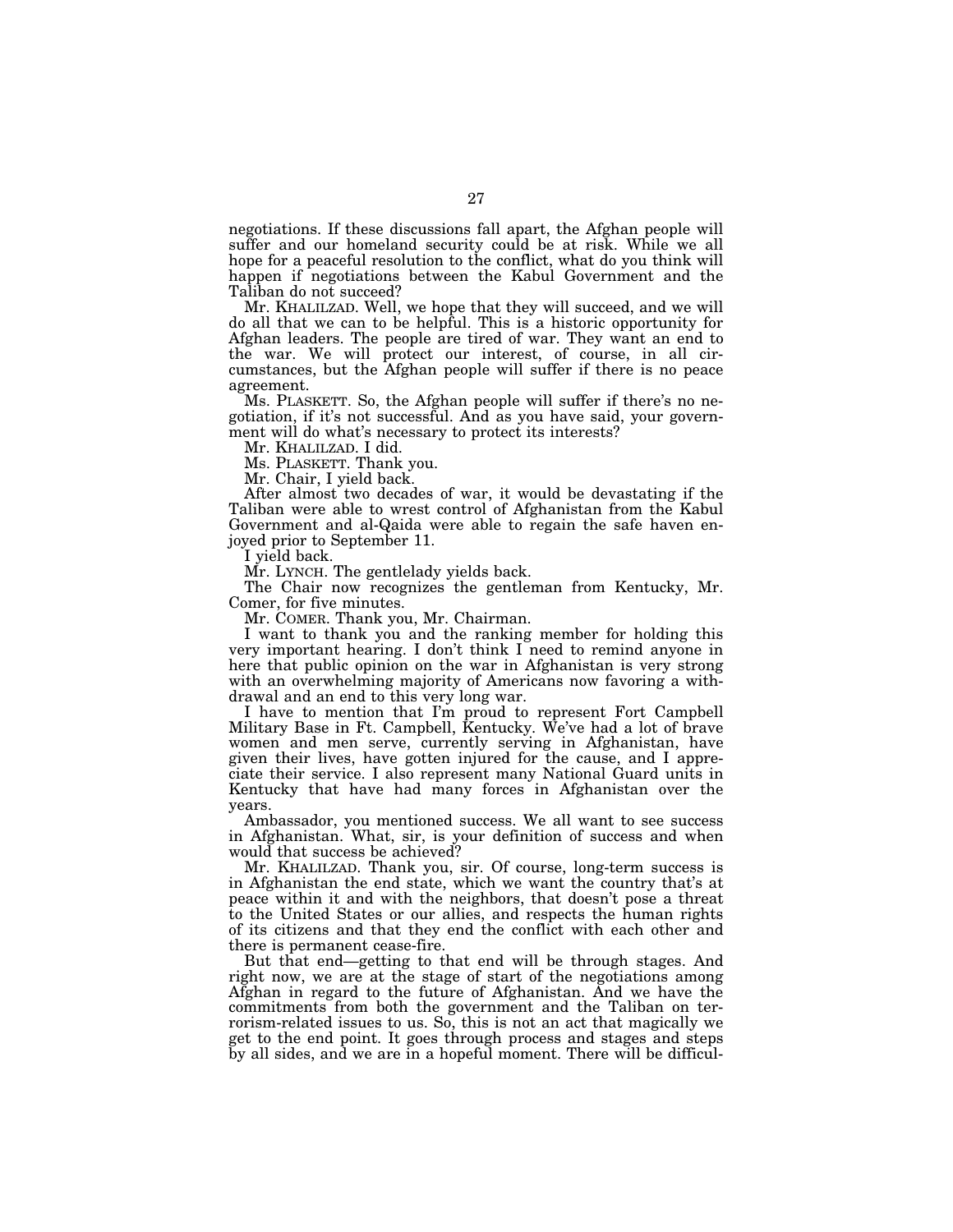ties and challenges, as I said, but we are in a better place than we have ever been with regard to peace in Afghanistan in the last 40 years.

So, that's something. That's something to be said about where we are, but agreement or success is not assured and there are spoilers. People who prefer the status quo to a peace agreement because personal wealth, access to money, access to power, these are all important considerations. So, difficulties are there, but I'm hopeful.

Mr. COMER. Mr. Helvey, let me switch gears. And you mentioned, obviously, the goal is to ensure that terrorist cells cannot operate in Afghanistan, and I think that's a bipartisan goal. That's why we went there in the first place. My question is, is there a way to achieve that without having American troops on the ground?

Mr. HELVEY. Thank you for that question. And from our perspective, the mission that we have is to ensure that that doesn't happen. Now, we can do that in a couple of different ways. One, there are things that we do directly in Afghanistan, but I think an important part of this is the work that we're doing with our Afghan partners to buildup the capabilities of the Afghan National Defense and Security Forces through the contributions that we've made, the work that we've done, not only through the Afghan Security Forces fund, but the work that we're doing with our partners in NATO, to buildup those capabilities so that the Afghans themselves are able to pursue shared counterterrorism objectives.

So, that's part of our enduring mission there in Afghanistan is to help ensure that we have a capable and strong Afghan partner that we can work with and that can operate ultimately on its own.

Mr. COMER. Thank you, Mr. Chairman. I yield back.

Mr. LYNCH. The gentleman yields.

The Chair now recognizes the gentlewoman from Michigan, Ms. Lawrence, for five minutes.

Mrs. LAWRENCE. Thank you, Mr. Chair.

I appreciate that women are included in Afghan Government's negotiating team, but I also fear that multiple high-profile attacks against prominent Afghan women in recent months may be a dangerous sign of things to come. In August, Fawzia Koofi, one of Afghan's Government female negotiators, was injured in an apparent suicide attempt. During a recent incident that same month, Saba Sahar, an actress and director, was shot in Kabul. And in July, the Taliban reportedly executed a woman prisoner guard, shooting her eight times after abducting her from a bus.

Mr. Ambassador, I serve on the Women's Caucus here in Congress and very active in laws and policy to protect women's rights and freedoms in America. What specific steps are you and the Department of State taking to protect the rights and status of women and girls in Afghanistan?

Mr. KHALILZAD. Thank you very much, Congresswoman. I believe that protecting the rights of Afghan citizens, their human rights, particularly women and minorities, are one of our highest priorities. This speaks to our interest but especially to our values, and we're committed to advancing and protecting those values and those interests.

Mrs. LAWRENCE. Can you give me some specific language or programming to ensure that you are achieving that goal?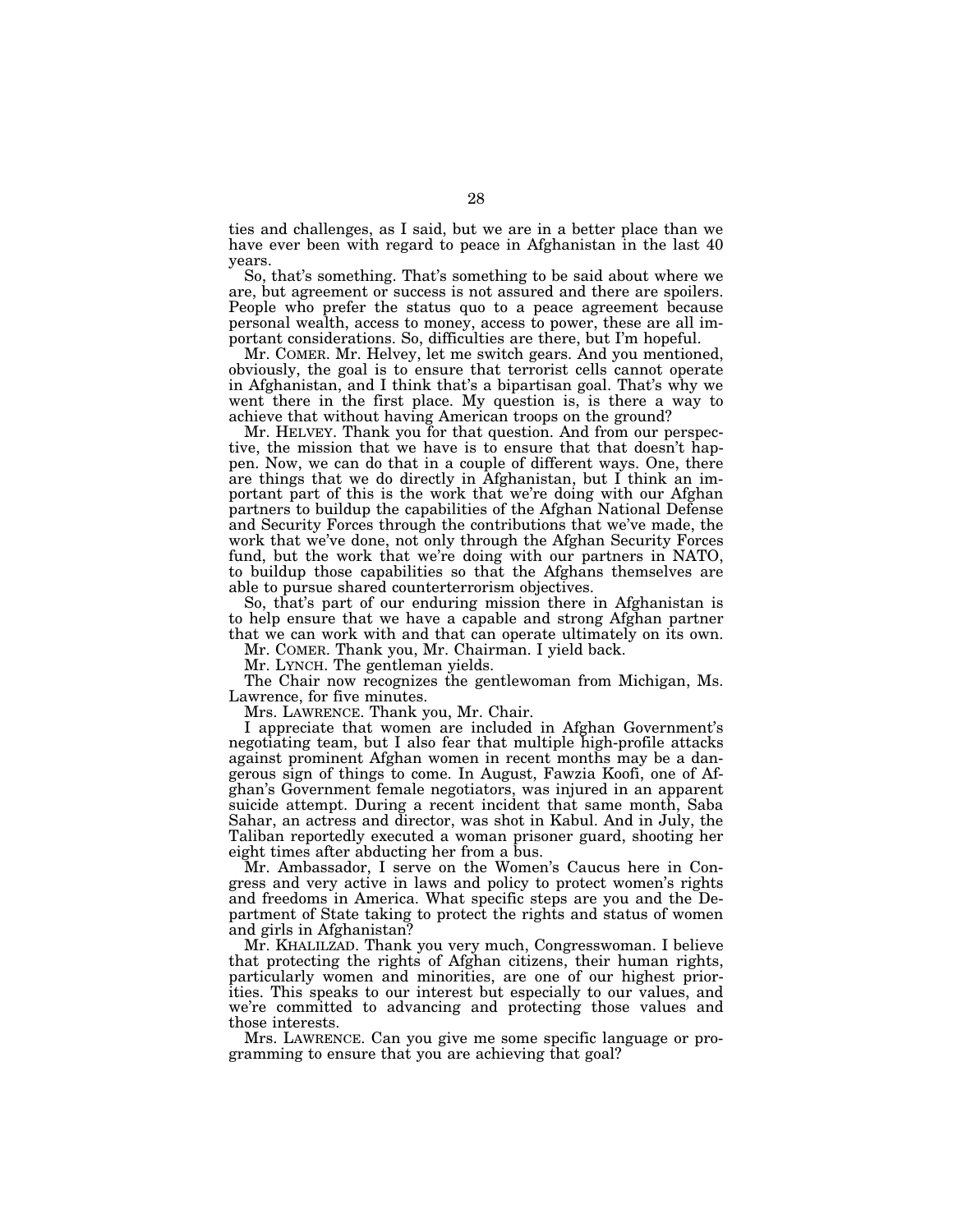Mr. KHALILZAD. Well, specific, for example, was that we insisted that women be included in the negotiating team. I'm speaking about my role, which is as a peace process in negotiations, and women are included in the negotiating team, including Fawzia Koofi that you referred to.

Mrs. LAWRENCE. Yes.

Mr. KHALILZAD. And we meet—I have met twice with the Afghan women delegates that are in Doha. And we have said that as negotiations go on, although it's Afghan's own, Afghan led, that our future assistance, support, will depend on what decisions are made. And in those decisions, the rights of women protecting the achievements of the past will be central.

Mrs. LAWRENCE. Mr. Ambassador, have you received any assurances from the Taliban that they intend to protect the right and the status of Afghan women and girls? Have you received from them in a negotiation the actual language or commitment to protect women and girls from the Taliban? Have you received that?

Mr. KHALILZAD. They have spoken on this positively that women have the right to education, to work, to be ministers, but, you know, it's less important—although it's important, but less important what they say, we will see what they do if they become part of a future government. And that, in turn, will affect our policy toward them and toward Afghanistan.

Mrs. LAWRENCE. I want to say, Mr. Chairman, if we are to continue to set a moral example for the rest of the world, we cannot abandon women and girls of Afghanistan's to be oppressed by the Taliban again. And I want to be very clear that we as a government, I feel strongly, that instead of hopes and dreams, that we actually negotiate policies to protect women and girls in our agreements.

Thank you, and I yield back.

Mr. LYNCH. The gentlelady yields back.

I do want, just a matter of clarification, Fawzia Koofi was injured in an assassination attempt; she was not injured in a suicide attempt.

Mr. KHALILZAD. I agree with you.

Mr. LYNCH. Just want to clarify that. And she returned to negotiations afterwards, so pretty heroic in her regard.

The Chair now recognizes the gentleman from New Jersey, Mr. Malinowski, for five minutes.

Mr. MALINOWSKI. Thank you, Mr. Chairman.

Ambassador, we've already established at this hearing that the Taliban continues its cooperation with al-Qaida. Have they instructed their followers explicitly to discontinue that cooperation, yes or no?

Mr. KHALILZAD. I have—I need a different setting to comment on that.

Mr. MALINOWSKI. OK. Well, the cooperation we've established continues. Is it even a requirement of our agreement with the Taliban explicitly that they stop their cooperation with al-Qaida?

Mr. KHALILZAD. The condition of the agreement that will affect what we do that they do not host, they do not train, they do not allow fundraising for terrorist groups such as al-Qaida, and that they–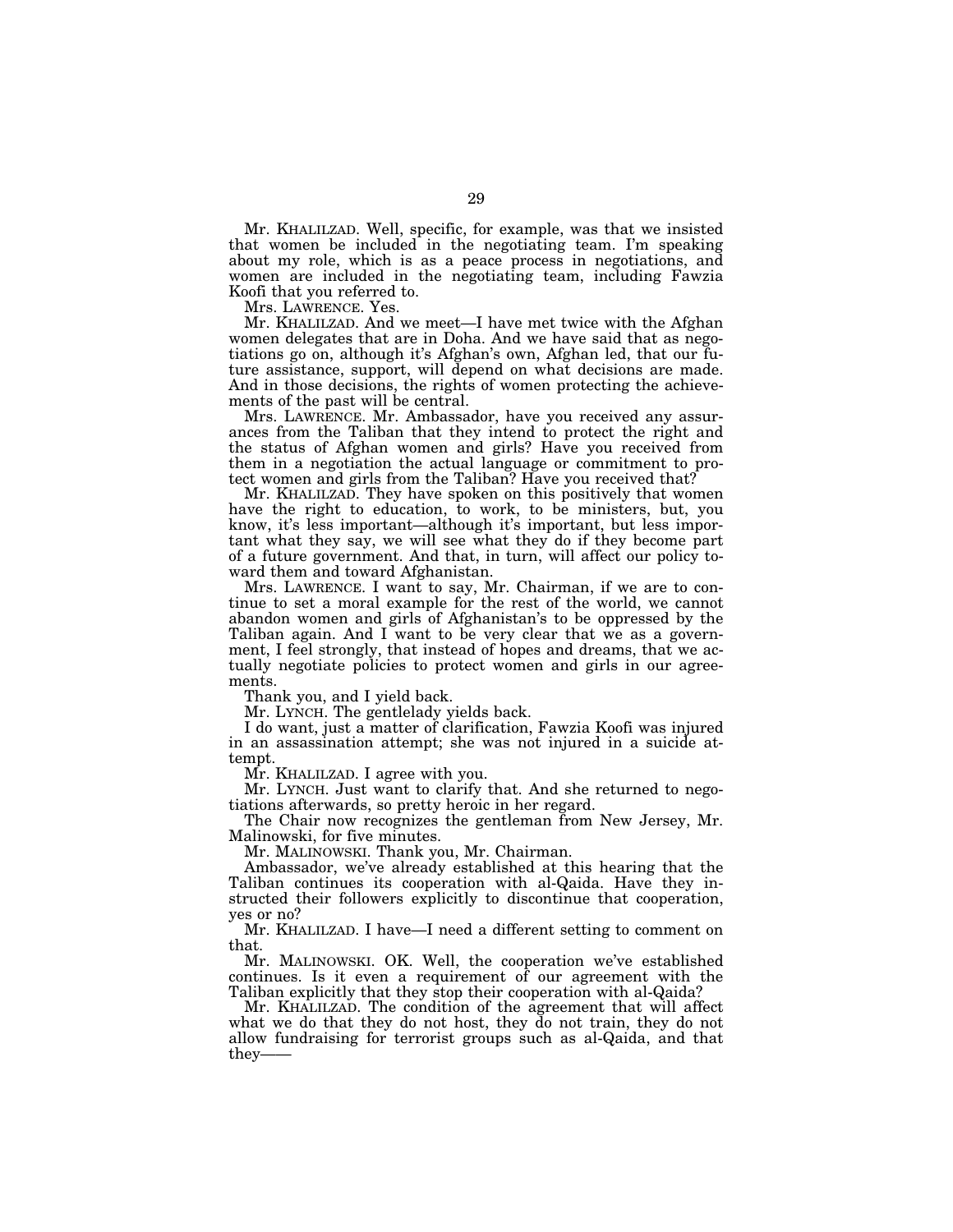Mr. MALINOWSKI. But the agreement does not—excuse me. The agreement does not say al-Qaida. It simply says terrorist groups.

Mr. KHALILZAD. No. It does say al-Qaida. Mr. MALINOWSKI. It says al-Qaida with respect-

Mr. KHALILZAD. Such as al-Qaida.

Mr. MALINOWSKI [continuing]. With respect to allowing a tax from Afghan soil to the United States, but it explicitly does not say al-Qaida when it comes to cooperation with terrorist groups. Presumably al-Qaida resisted that.

Mr. KHALILZAD. The categories I just enumerated applies to al-Qaida as well.

Mr. MALINOWSKI. That's not in the agreement. And if you can show me another part of the agreement that explicitly says that, I would appreciate it.

Would it violate the agreement if the Taliban conducted any of those activities with al-Qaida from Pakistani soil, yes or no?

Mr. KHALILZAD. That would—we would regard that as a violation, but the agreement is about Afghanistan.

Mr. MALINOWSKI. Correct. So, the agreement does not preclude them from cooperating with al-Qaida to attack Americans from Pakistan. And the Taliban operates on both sides of the-

Mr. KHALILZAD. We would regard that as a violation if they did. Mr. MALINOWSKI. Interesting. Well, I wish it were in the agreement itself.

Would it be violating our agreement with the Taliban if the Taliban stoned a hundred women to death in a soccer stadium, yes or no?

Mr. KHALILZAD. Well, our agreement has four parts. I don't know we're in accord, so I have to explain this. It's a little complicated.

Mr. MALINOWSKI. Well, I've read it and I haven't seen anything that would include that. So, am I right or wrong?

Mr. KHALILZAD. I just think the issues of what happens, the future of Afghanistan and relations between Taliban and other groups and how a future government deals with its population, what they do will affect what we do in terms of our assistance program.

Mr. MALINOWSKI. Correct. So, it's not a condition in the agreement, nor would it violate the agreement if the Taliban were, for example, assassinating Afghan Government officials or attacking or trying to assassinate members of Afghan civil society, as the Afghan Government believes they're doing now. Is that correct?

Mr. KHALILZAD. As I said, we are—our objective is to bring Afghans together to negotiate the future in which they can live in peace with each other. And depending on whether they do or not and what policies that government pursues, we will respond to that based on what we do or don't do.

Mr. MALINOWSKI. Got it. But I'm talking about the conditions for withdrawal. Because you say in your testimony that our withdrawal is conditions based.

Mr. KHALILZAD. If condition is terrorism-

Mr. MALINOWSKI. So, let me just be very clear. Are there any conditions tied to the withdrawal other than they not shoot at our troops as we leave and not allow attacks on the United States from Afghan soil?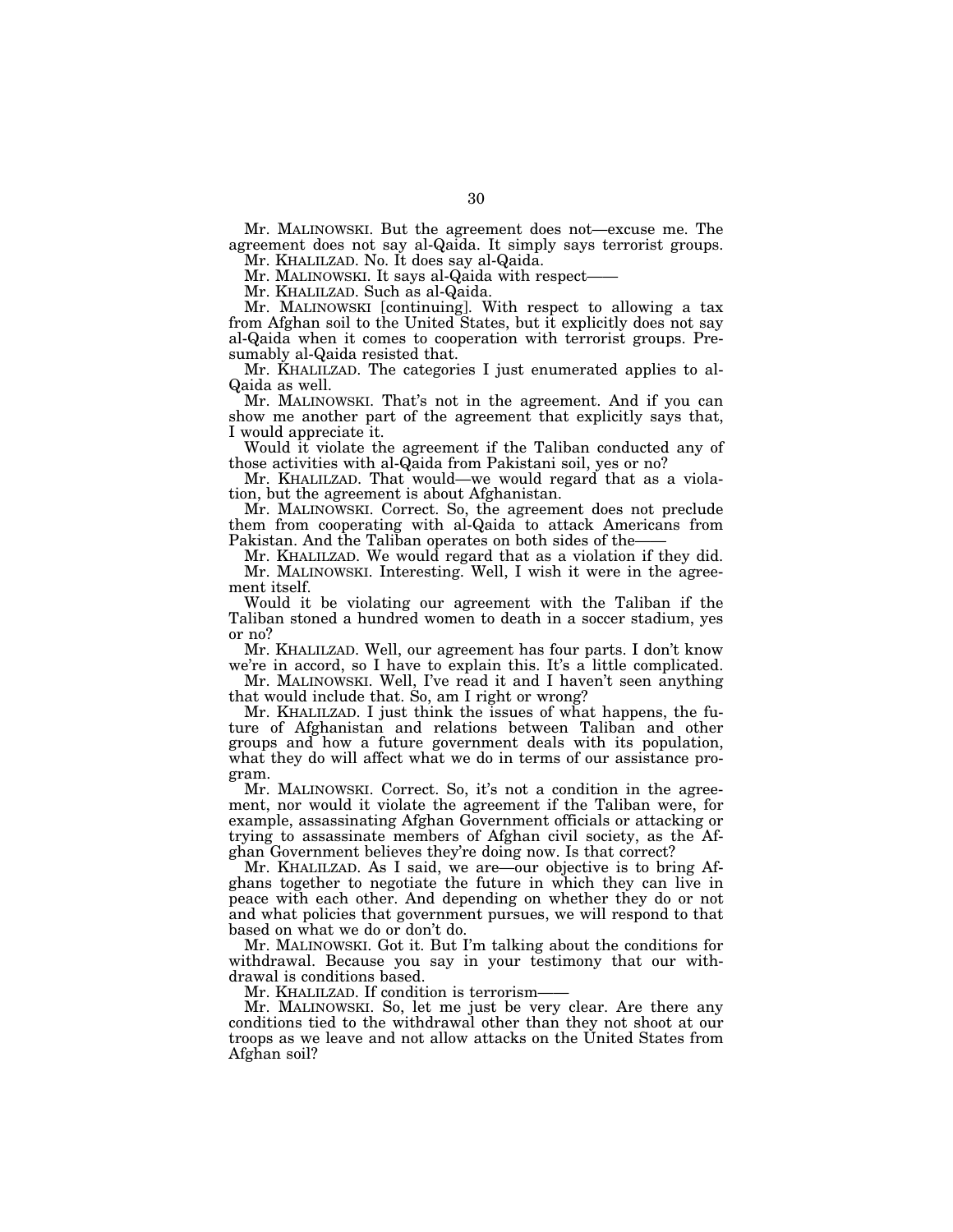Mr. Helvey, are there any other conditions tied to the withdrawal in the agreement? Yes or no?

Mr. HELVEY. The agreement, as the Ambassador is saying, does specify not only do they have commitments for counterterrorism and our expectations for which they're not fully compliant, there is moving forward in intra-Afghan negotiations or the Afghan peace negotiations, which they have, there are specific provisions not attacking our forces, but we do have expectations of a reduction in violence, and the violence that we are seeing today is too high——

Mr. MALINOWSKI. Understood. I'm glad that that is our expectation, but, again, the Taliban have made no commitments in that regard. And, look, we haven't just promised to withdraw fully. We've also pressured the Afghan Government to release Taliban prisoners, terrorists, which they have done. We've promised to lift sanctions against Taliban leaders. If we're going to leave, and many Americans want us to leave, why give them these gifts on the way out?

Mr. KHALILZAD. Well, because we just don't want to leave, because we could have left. We didn't need anybody's permission to leave. It is because we want a peace agreement to end the war in Afghanistan, but that's not what the Afghan people want.

Mr. MALINOWSKI. Well, that's not a condition of our-

Mr. KHALILZAD. It's difficult—well, we have four elements in the agreement, as I said, and that's a package which has intra-Afghan negotiation and a permanent cease-fire. And without those difficult decisions—and I know we're not happy about those release of prisoners, but those difficult decisions were necessary to get to where we are where peace negotiations can start. And we will decide based on what happens in the peace negotiations and what they do on the terrorism front.

Mr. MALINOWSKI. Well, let me just say in conclusion, I hear you saying things like the Taliban have learned their lesson and the Taliban want good relations with the outside world and, sir, I have to say, it strikes me as incredibly naive.

This is a totalitarian movement that seeks power in Afghanistan. Not peace, but power. And to base our hopes on—to base our policy on the hope that somehow it has changed its nature, while providing all of these concessions up front, and the only thing that they promise to do is to stop shooting at us as we leave, I think look, we're all for peace, and I understand people want to leave, but I think what you're selling us is not peace; it is a fairy tale to make us feel better about leaving Afghanistan.

And with that, I yield.

Mr. KHALILZAD. Now, Mr. Chairman, we're not giving an accounting on the words of the Talibs. The agreement is condition based on our management if we are to implement the agreement with them to see behavior, just not words. And I also would like to say that among the alternatives that we face, this is the best available, given the constraints and alternatives available.

Thank you.

Mr. LYNCH. In closing, I want to thank—hearing no further questions, in closing, I want to thank the panelists. Thank you, Ambassador, thank you, Mr. Secretary, for your testimony here today. I want to commend my colleagues for their very active participation